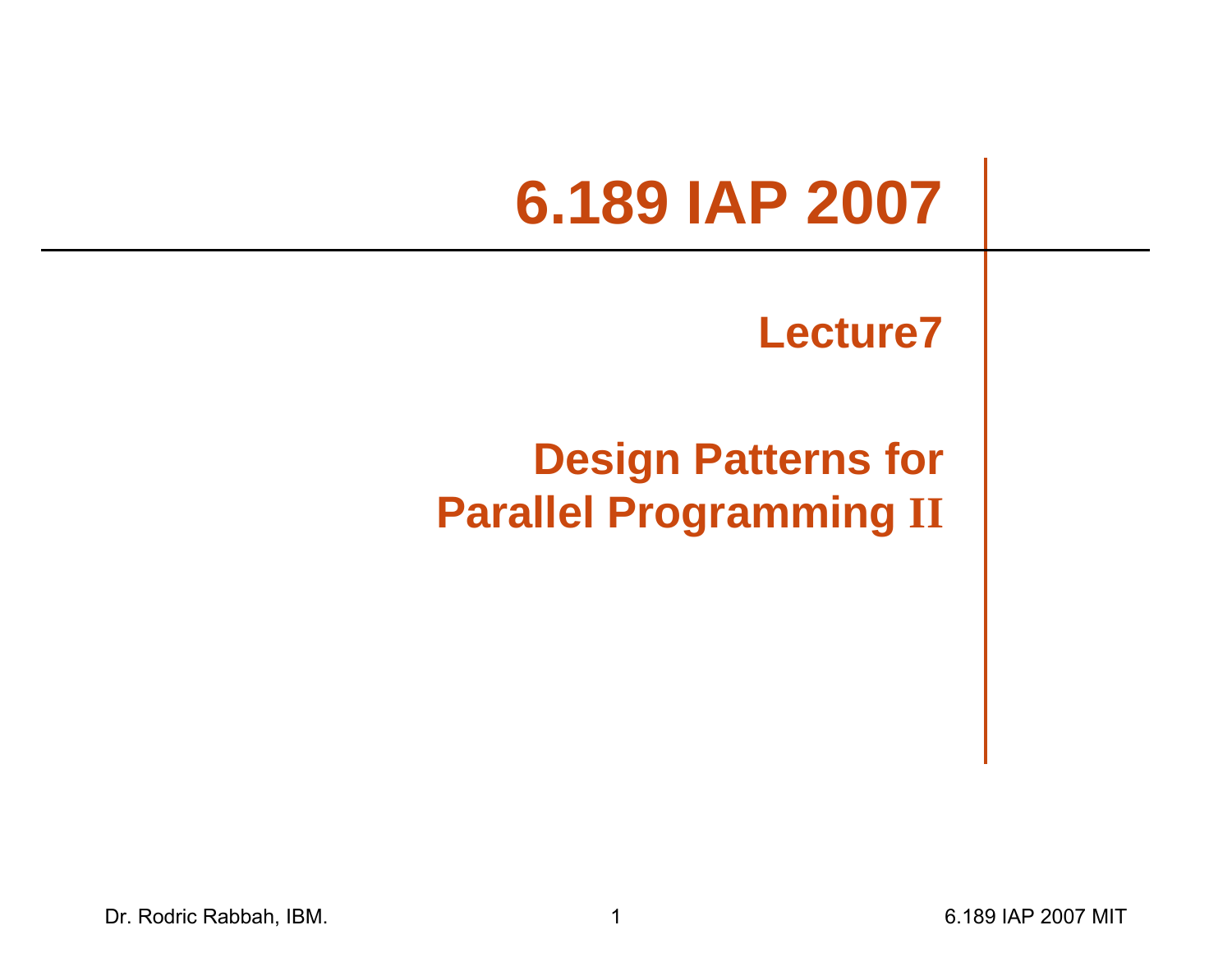## **Recap: Common Steps to Parallelization**

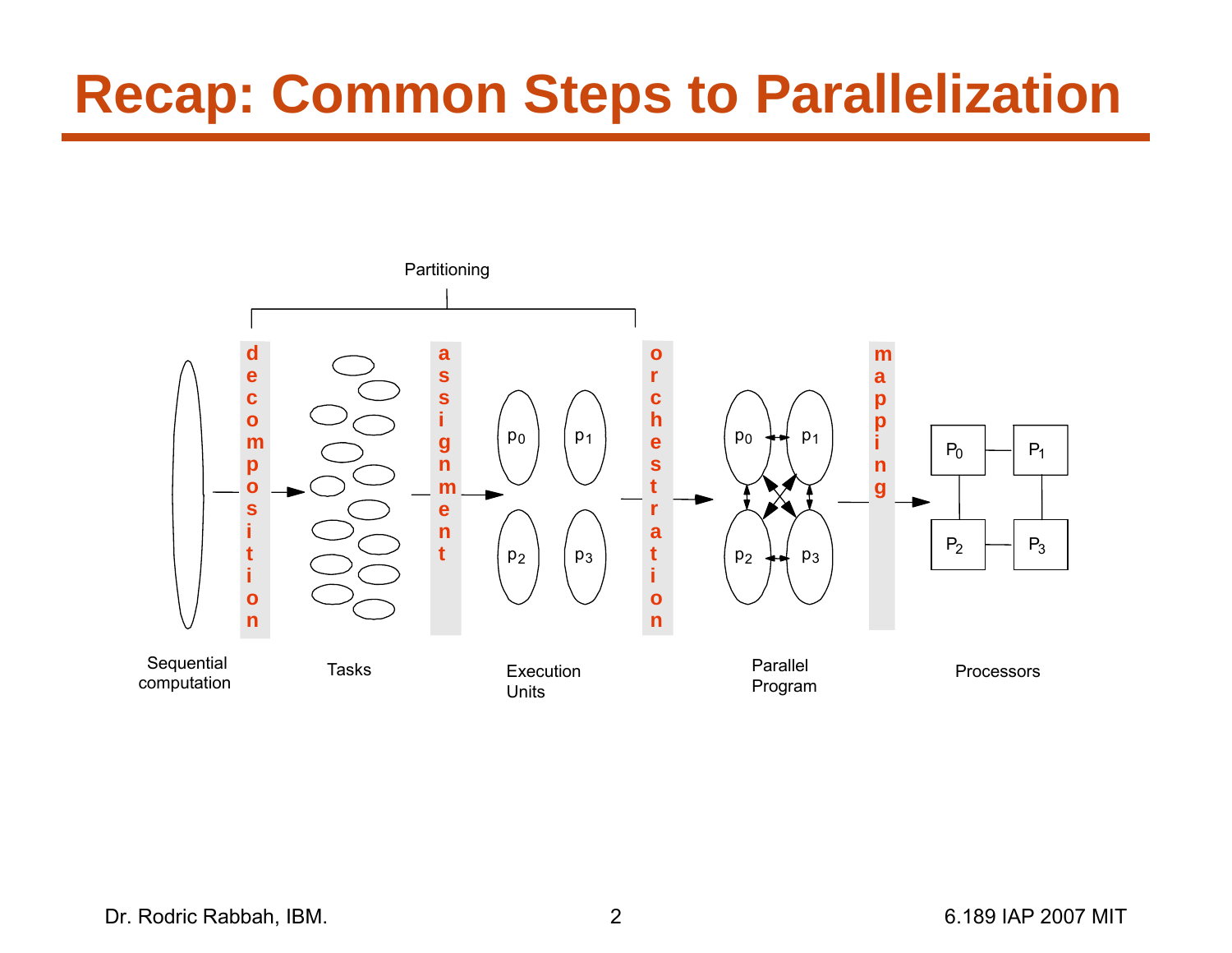# **Recap: Decomposing for Concurrency**



● Task decomposition

k. Parallelism in the application

●Data decomposition



- k. Same computation many data
- ● Pipeline decomposition
	- k. Data assembly lines
	- k. Producer-consumer chains



Dr. Rodric Rabbah, IBM. 3 6.189 IAP 2007 MIT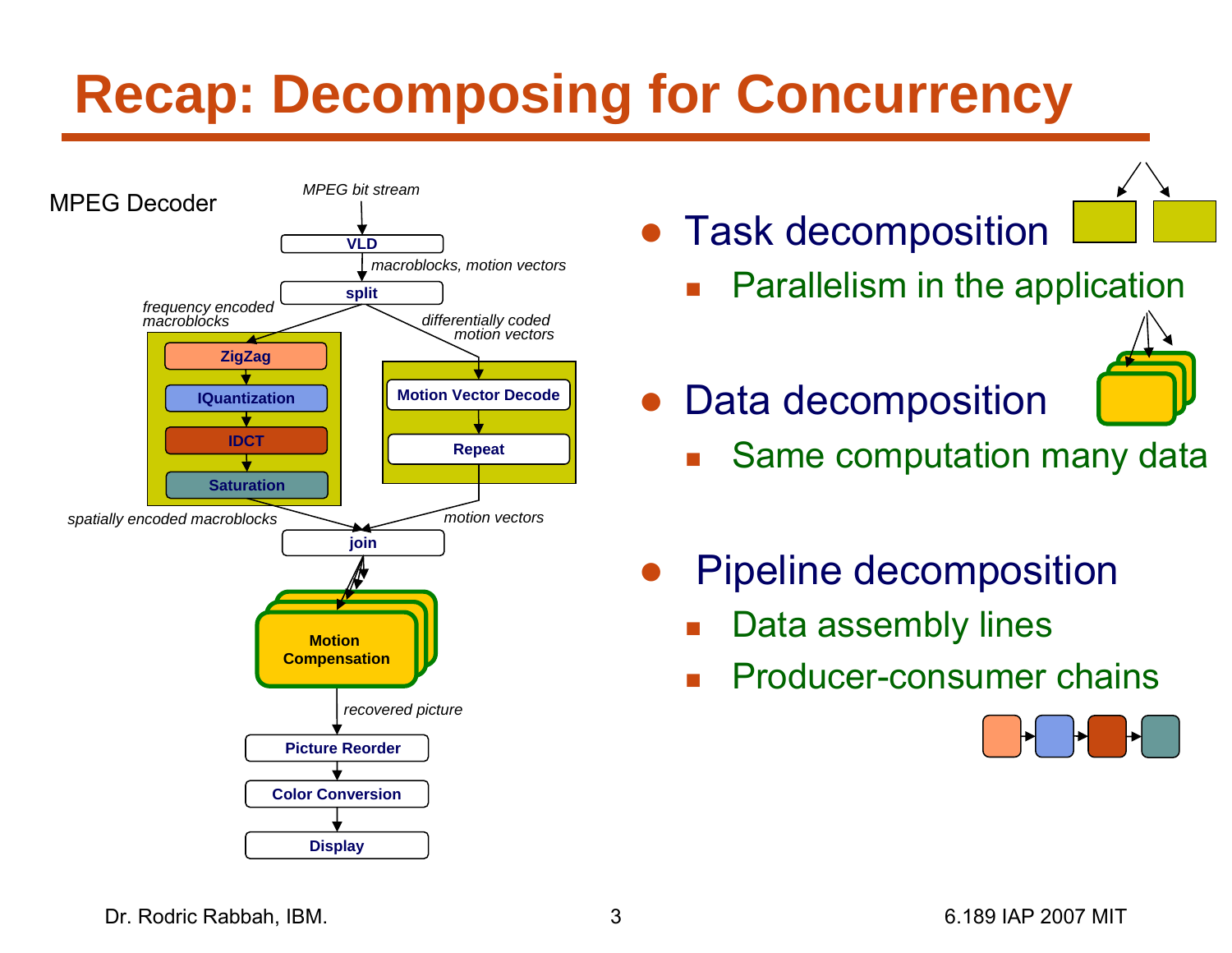#### **Dependence Analysis**

• Given two tasks how to determine if they can safely run in parallel?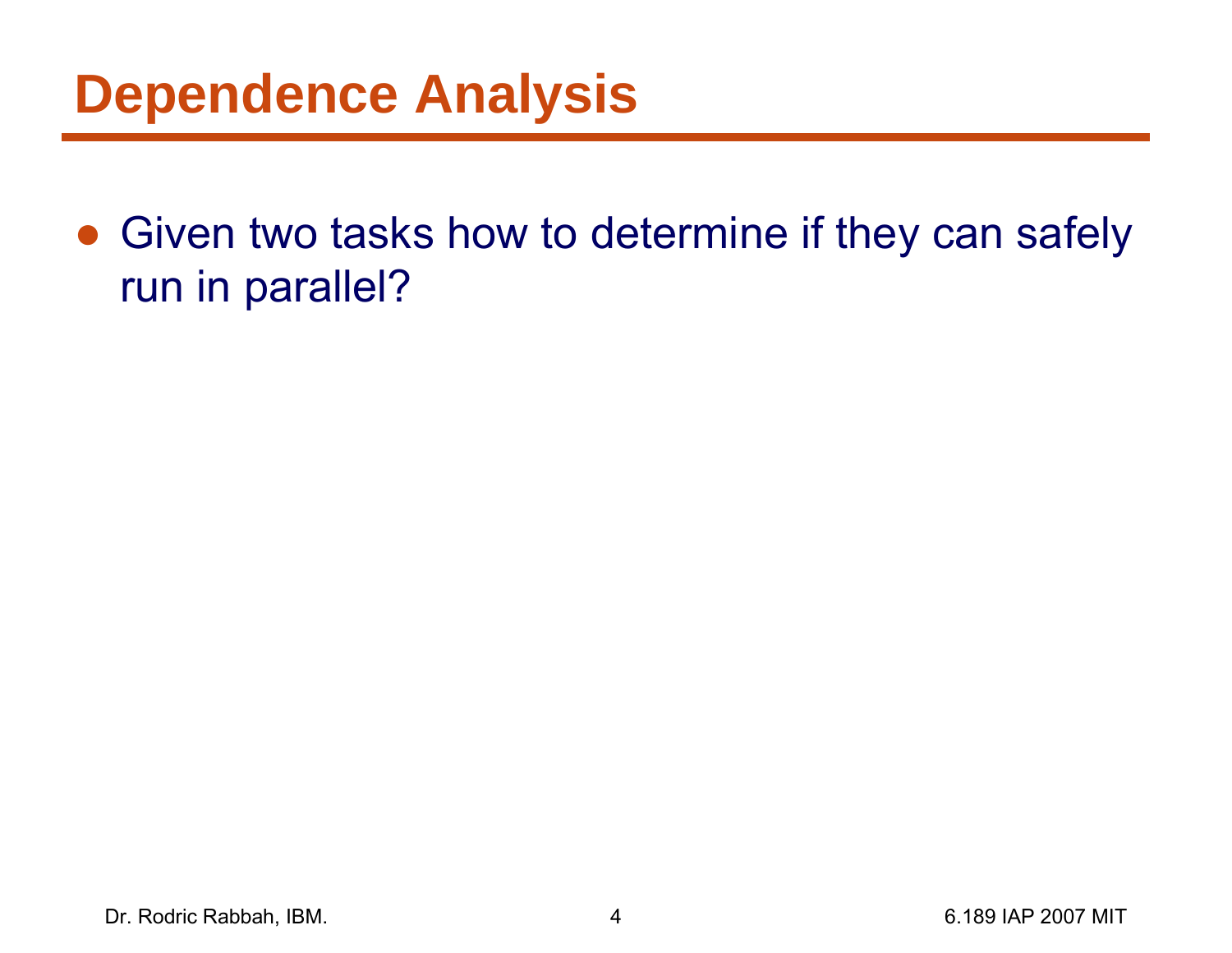- $R_i$ : set of memory locations read (input) by task  $T_i$
- W $_{\rm j}$ : set of memory locations written (output) by task  $\rm T_{\rm j}$
- Two tasks  $T_1$  and  $T_2$  are parallel if
	- b.  $\blacksquare$  input to  $\text{T}_1$  is not part of output from  $\text{T}_2$
	- $\overline{\mathbb{R}}$  $\blacksquare$  input to  $\text{T}_2$  is not part of output from  $\text{T}_1$
	- $\blacksquare$  outputs from  $\text{T}_1$  and  $\text{T}_2$  do not overlap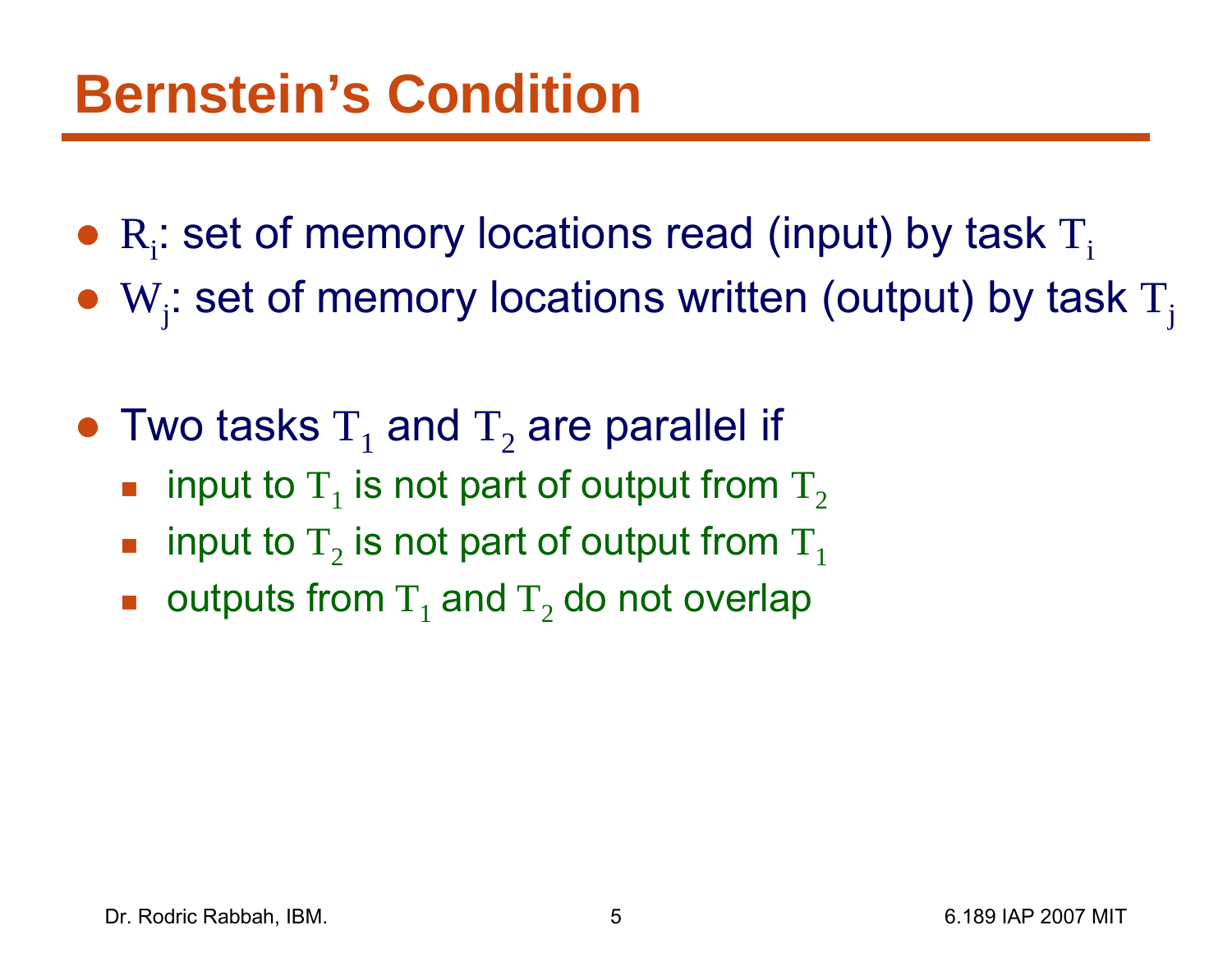



$$
R_2 \cap W_1 = \phi
$$
  
 
$$
W_1 \cap W_2 = \phi
$$

Dr. Rodric Rabbah, IBM. 6 6.189 IAP 2007 MIT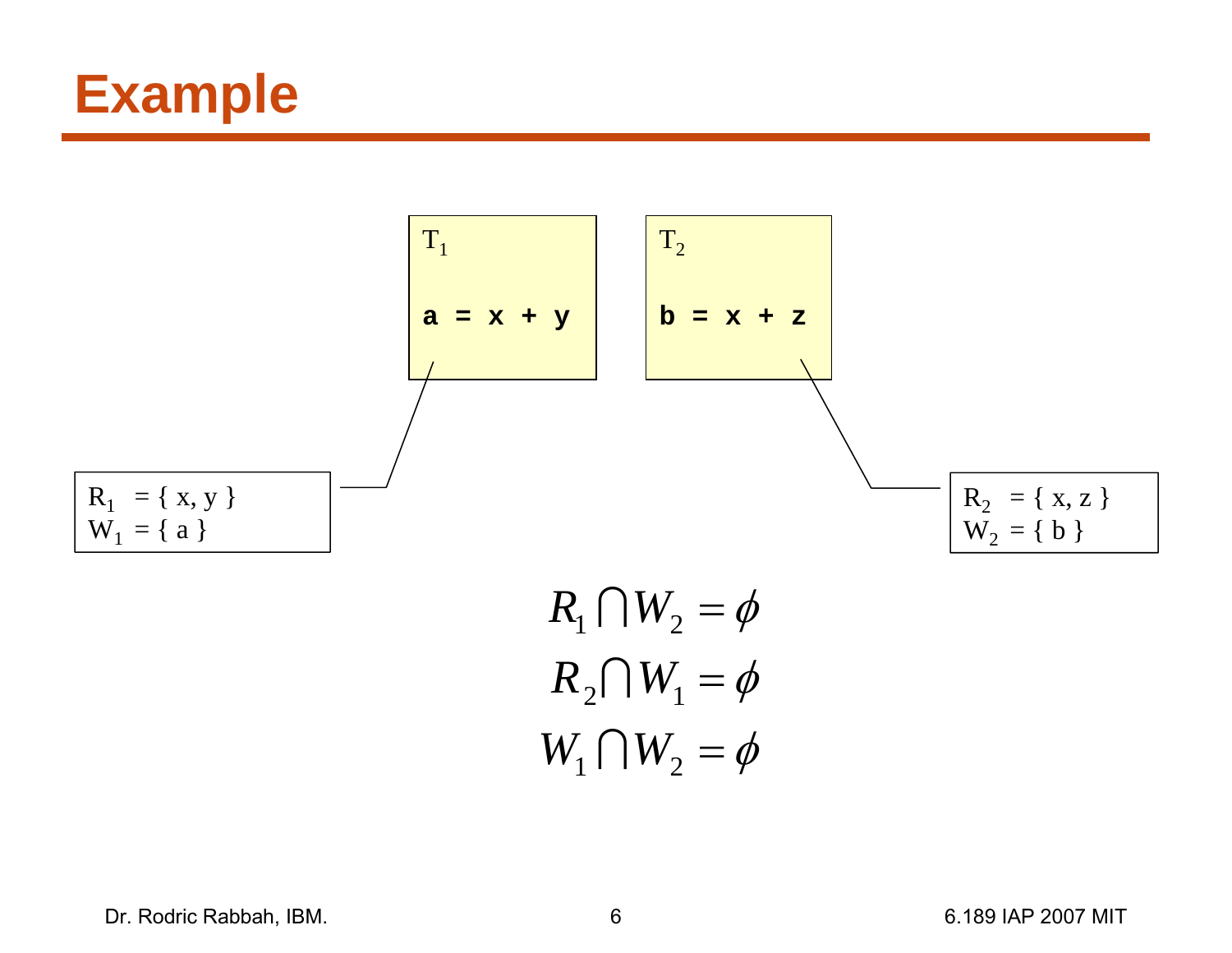## **Patterns for Parallelizing Programs**

#### 4 Design Spaces

#### Algorithm Expression

- **Finding Concurrency** 
	- $\mathbb{R}^n$  Expose concurrent tasks
- $\bullet$  Algorithm Structure
	- $\mathbb{R}^n$  Map tasks to units of execution to exploit parallel architecture

#### Software Construction

- Supporting Structures
	- F Code and data structuring patterns
- $\bullet$  Implementation Mechanisms
	- F Low level mechanisms used to write parallel programs



Patterns for Parallel Programming. Mattson, Sanders, and Massingill (2005).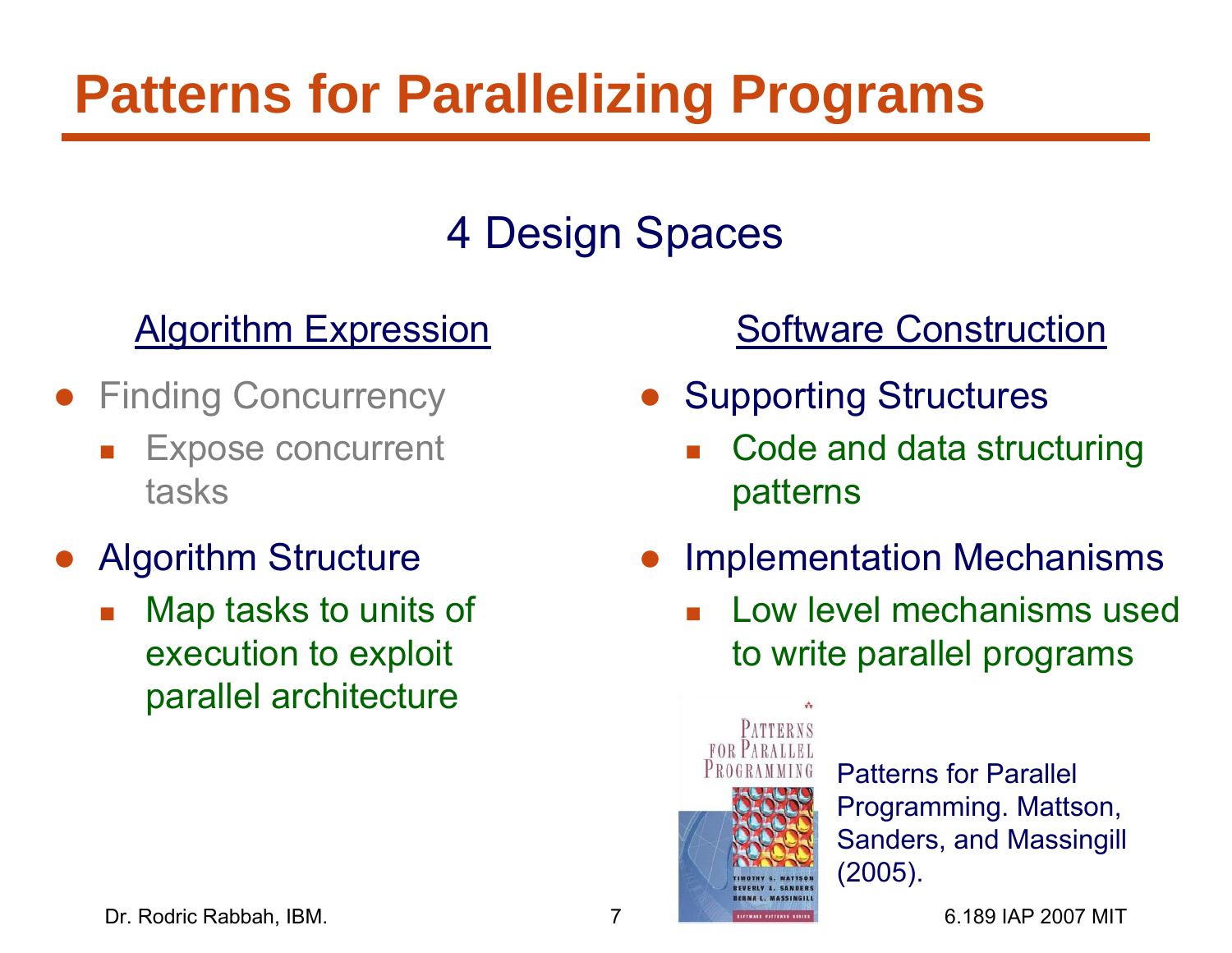## **Algorithm Structure Design Space**

- Given a collection of concurrent tasks, what's the next step?
- Map tasks to units of execution (e.g., threads)
- ● Important considerations
	- $\overline{\mathcal{A}}$  Magnitude of number of execution units platform will support
	- Cost of sharing information among execution units
	- **Avoid tendency to over constrain the implementation** 
		- Work well on the intended platform
		- Flexible enough to easily adapt to different architectures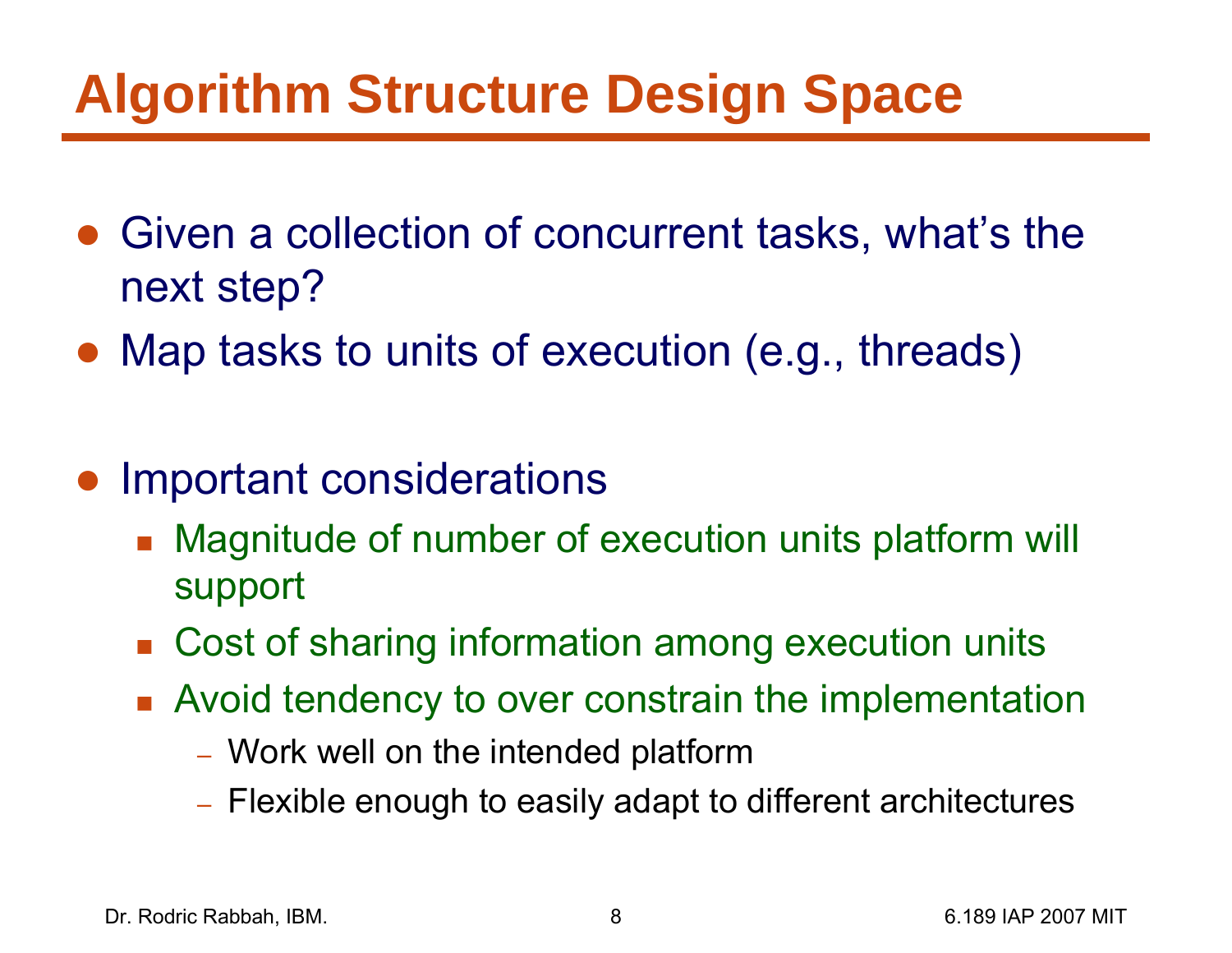## **Major Organizing Principle**

- How to determine the algorithm structure that represents the mapping of tasks to units of execution?
- ● Concurrency usually implies major organizing principle
	- $\overline{\mathbb{R}}$ Organize by tasks
	- $\mathcal{L}^{\mathcal{L}}$ Organize by data decomposition
	- b. Organize by flow of data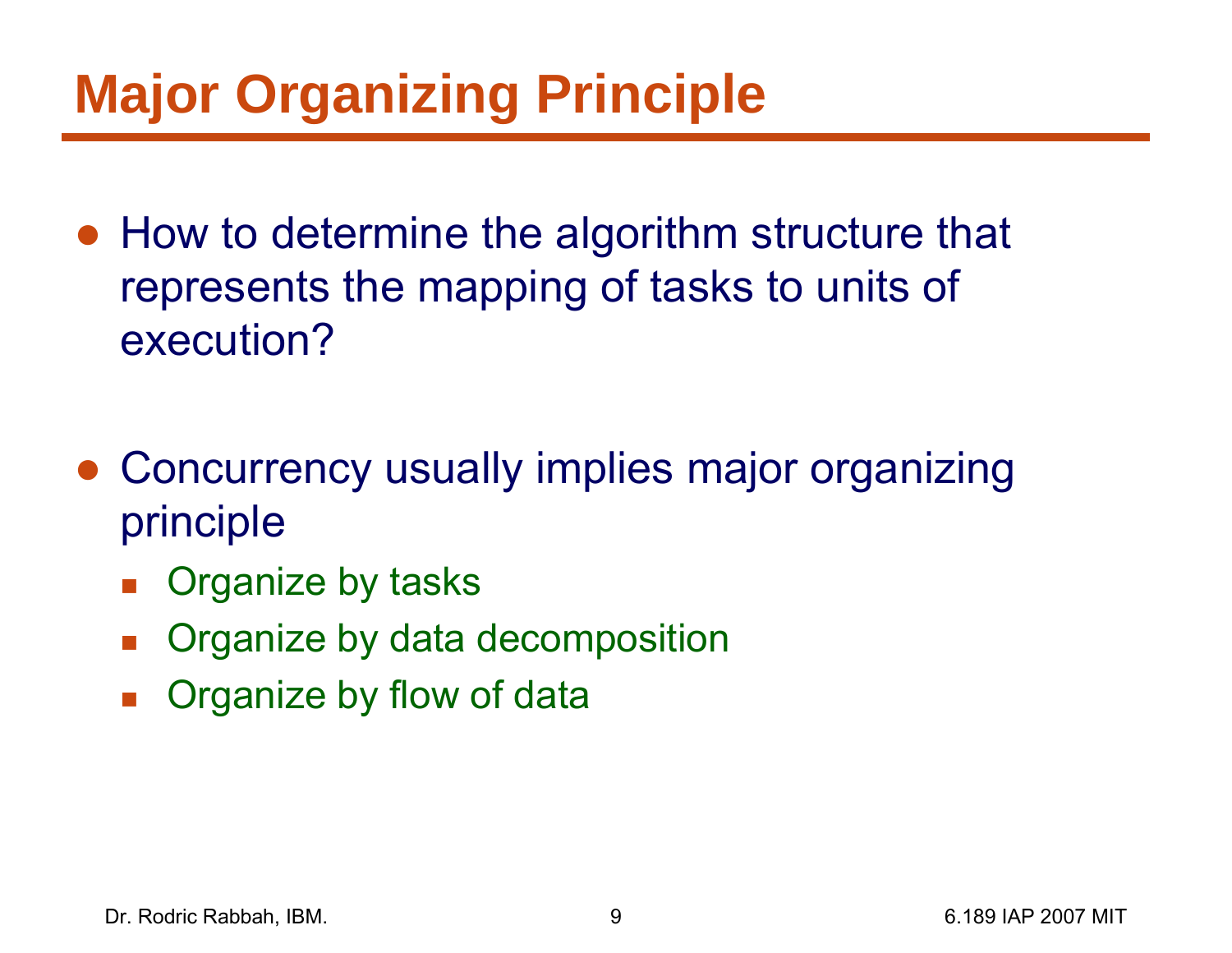## **Organize by Tasks?**



Dr. Rodric Rabbah, IBM. 10 10 6.189 IAP 2007 MIT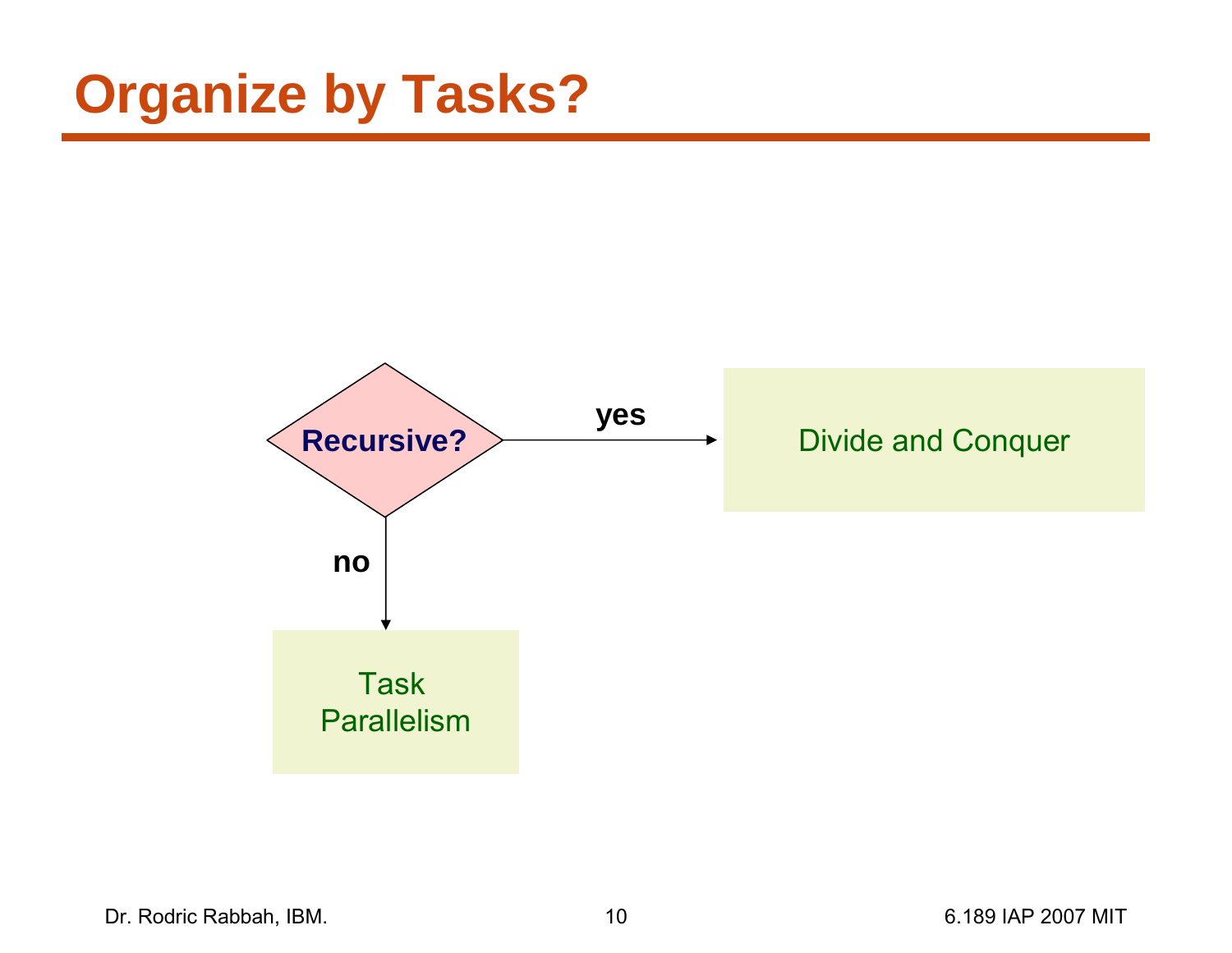#### ● Ray tracing

 $\mathcal{L}^{\mathcal{L}}$ Computation for each ray is a separate and independent

#### ● Molecular dynamics

**Non-bonded force calculations, some dependencies** 

#### $\bullet$ Common factors

- $\mathcal{L}_{\text{max}}$ Tasks are associated with iterations of a loop
- $\mathcal{L}_{\mathcal{A}}$ Tasks largely known at the start of the computation
- $\overline{\mathbb{R}}$ All tasks may not need to complete to arrive at a solution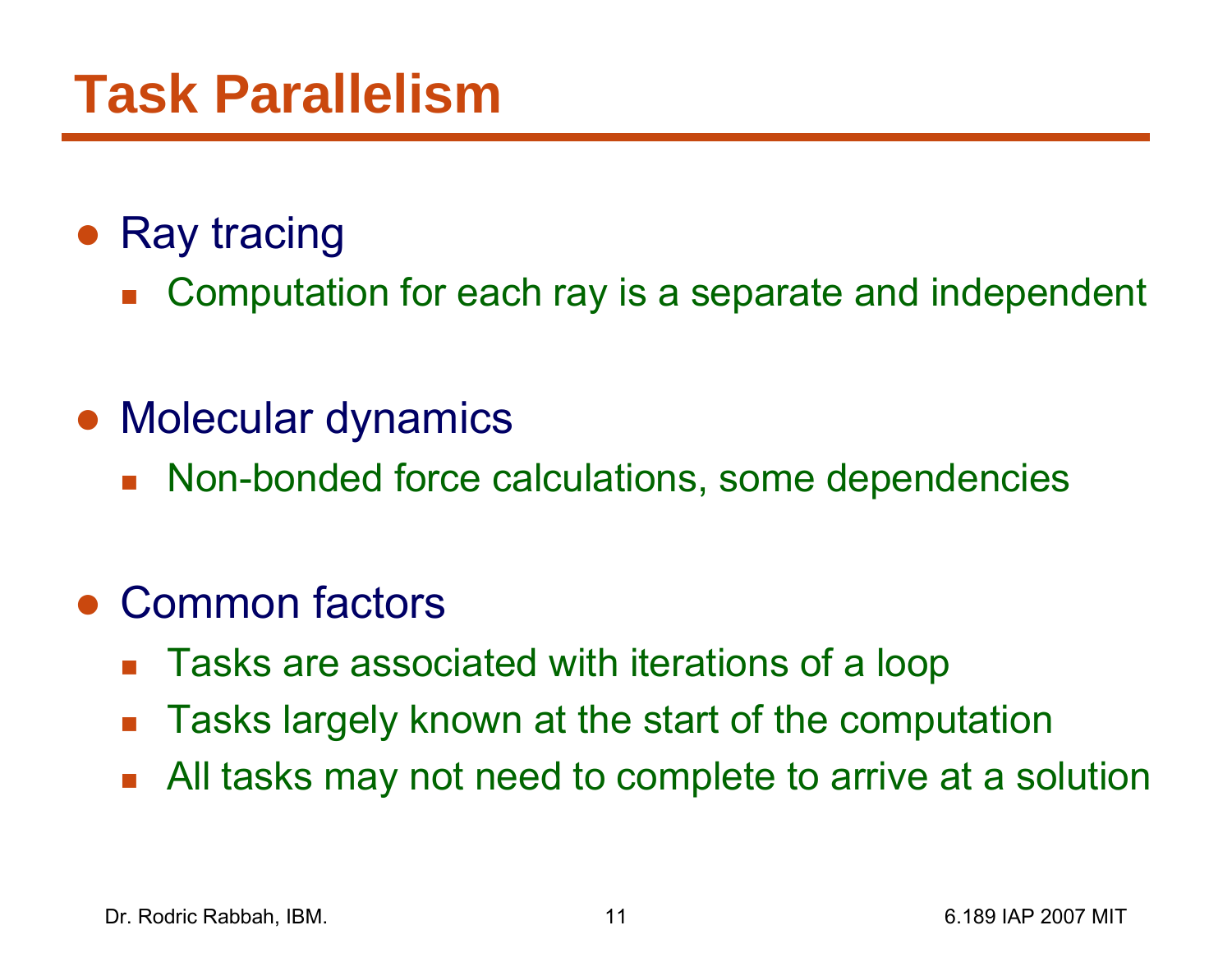## **Divide and Conquer**

- For recursive programs: divide and conquer
	- $\mathcal{L}_{\mathcal{A}}$ Subproblems may not be uniform
	- $\overline{\mathcal{A}}$ May require dynamic load balancing

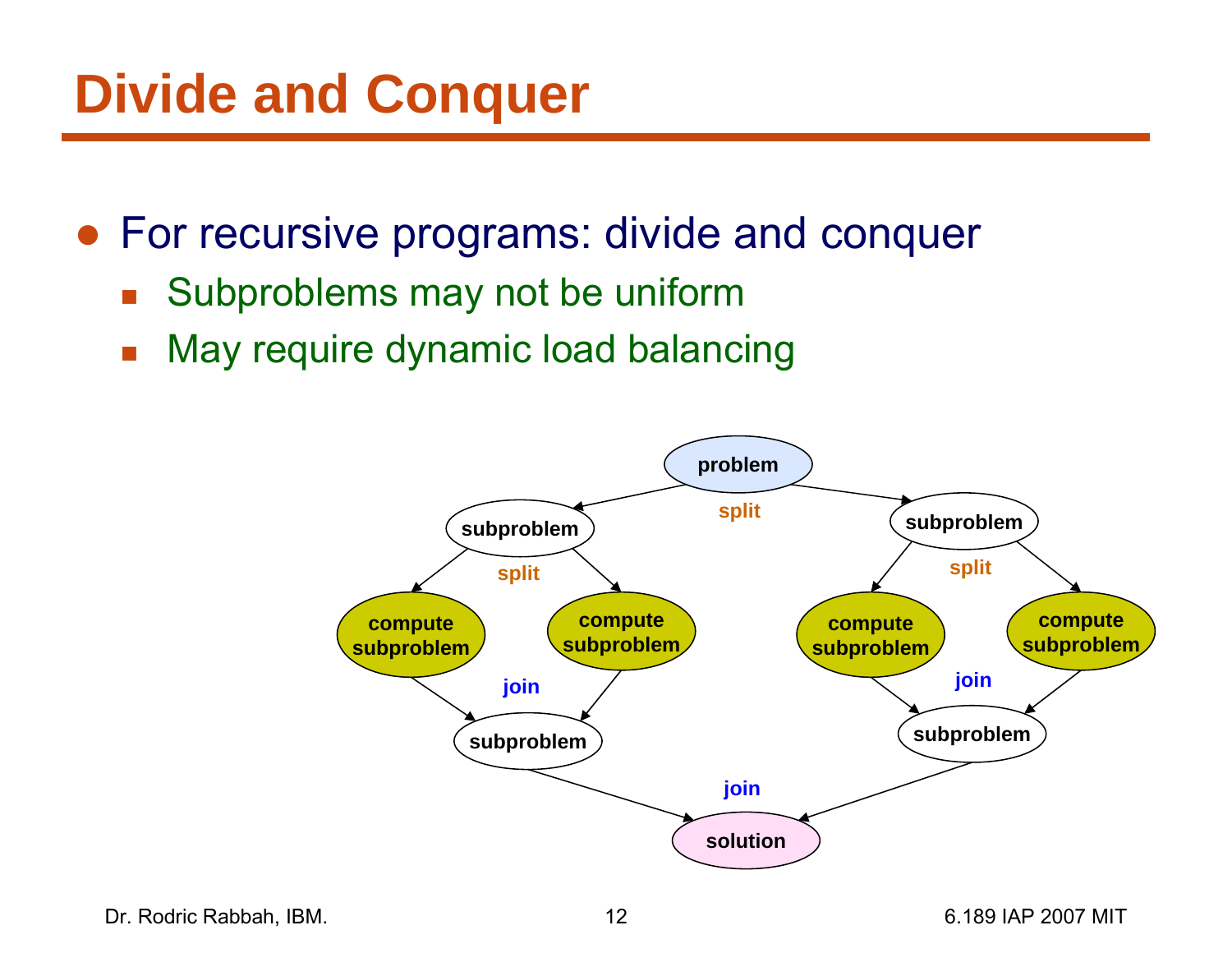## **Organize by Data?**

- ● Operations on a central data structure
	- Arrays and linear data structures
	- **Recursive data structures**

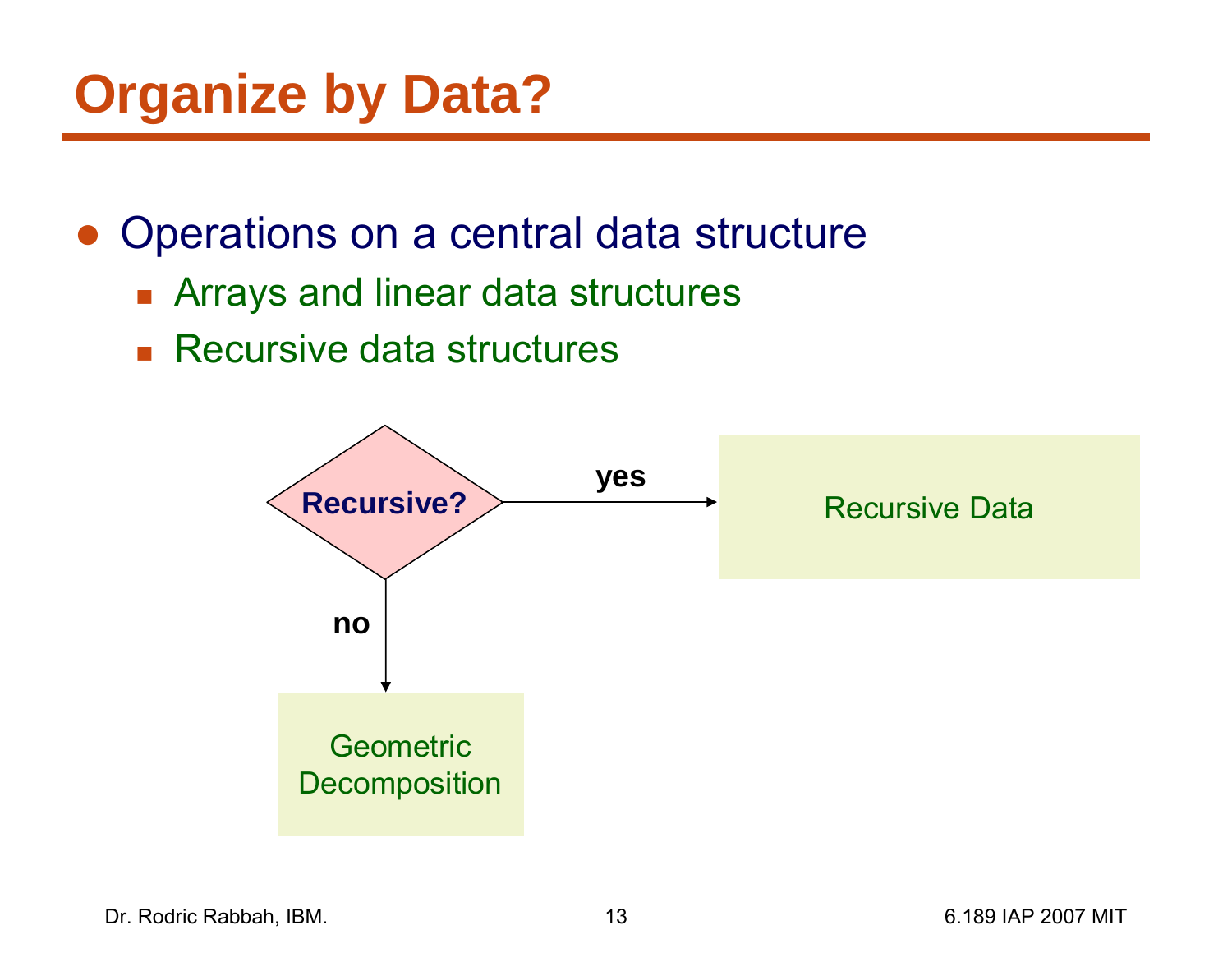## **Geometric Decomposition**

- Gravitational body simulator
	- Calculate force between pairs of objects and update accelerations

```
VEC3D acc[NUM_BODIES] = 0;
for (i = 0; i < NUM_BODIES - 1; i++) {
  for (j = i + 1; j < NUM_BODIES; j++) {
    // Displacement vector
    VEC3D d = pos[j] - pos[i];// Force
    t = 1 / sqr(length(d));
    // Components of force along displacement
    d = t * (d / length(d));acc[i] += d * mass[j];
    acc[j] += -d * mass[i];
  }
}
```
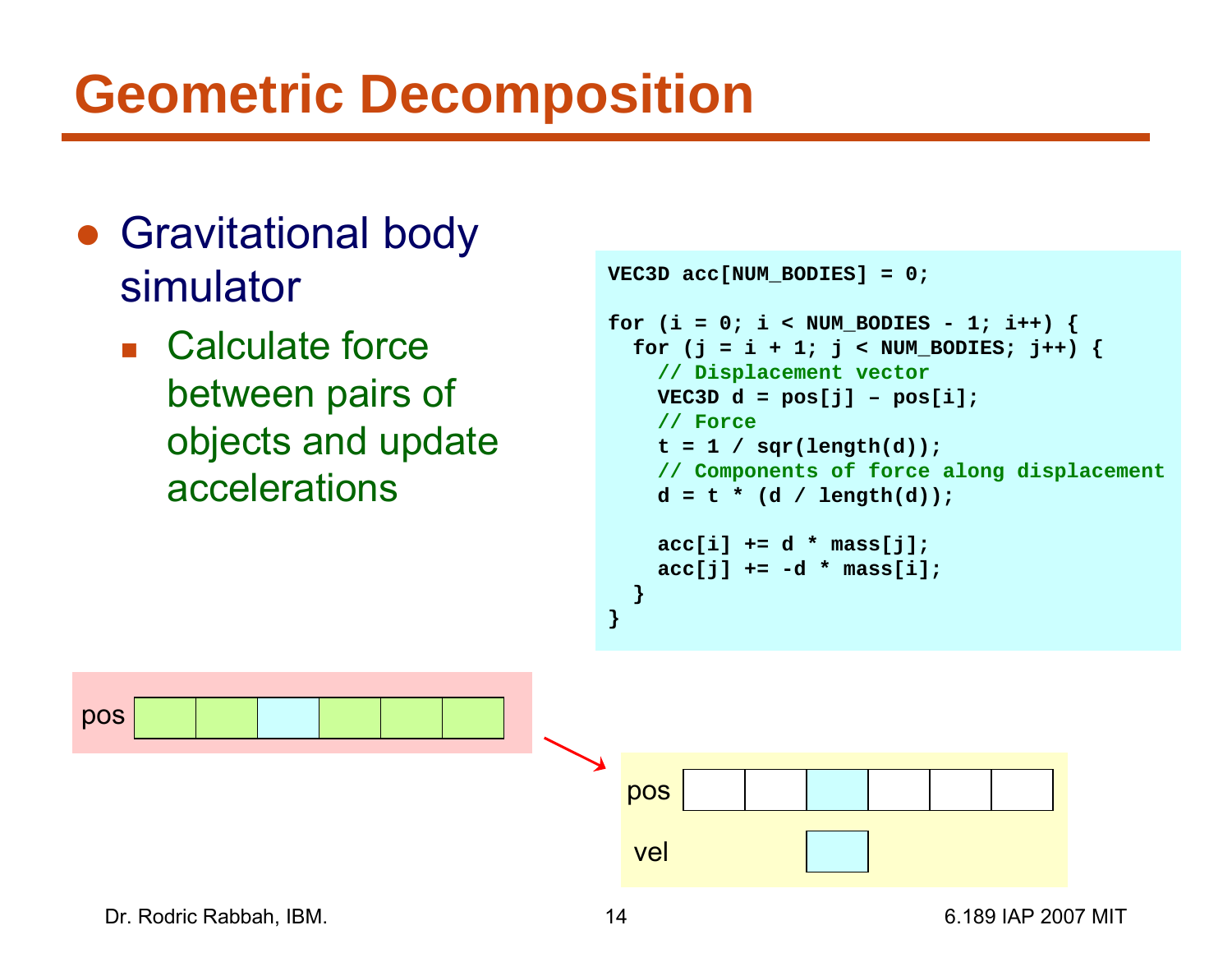- Computation on a list, tree, or graph
	- $\overline{\mathbb{R}}$  Often appears the only way to solve a problem is to sequentially move through the data structure
- There are however opportunities to reshape the operations in a way that exposes concurrency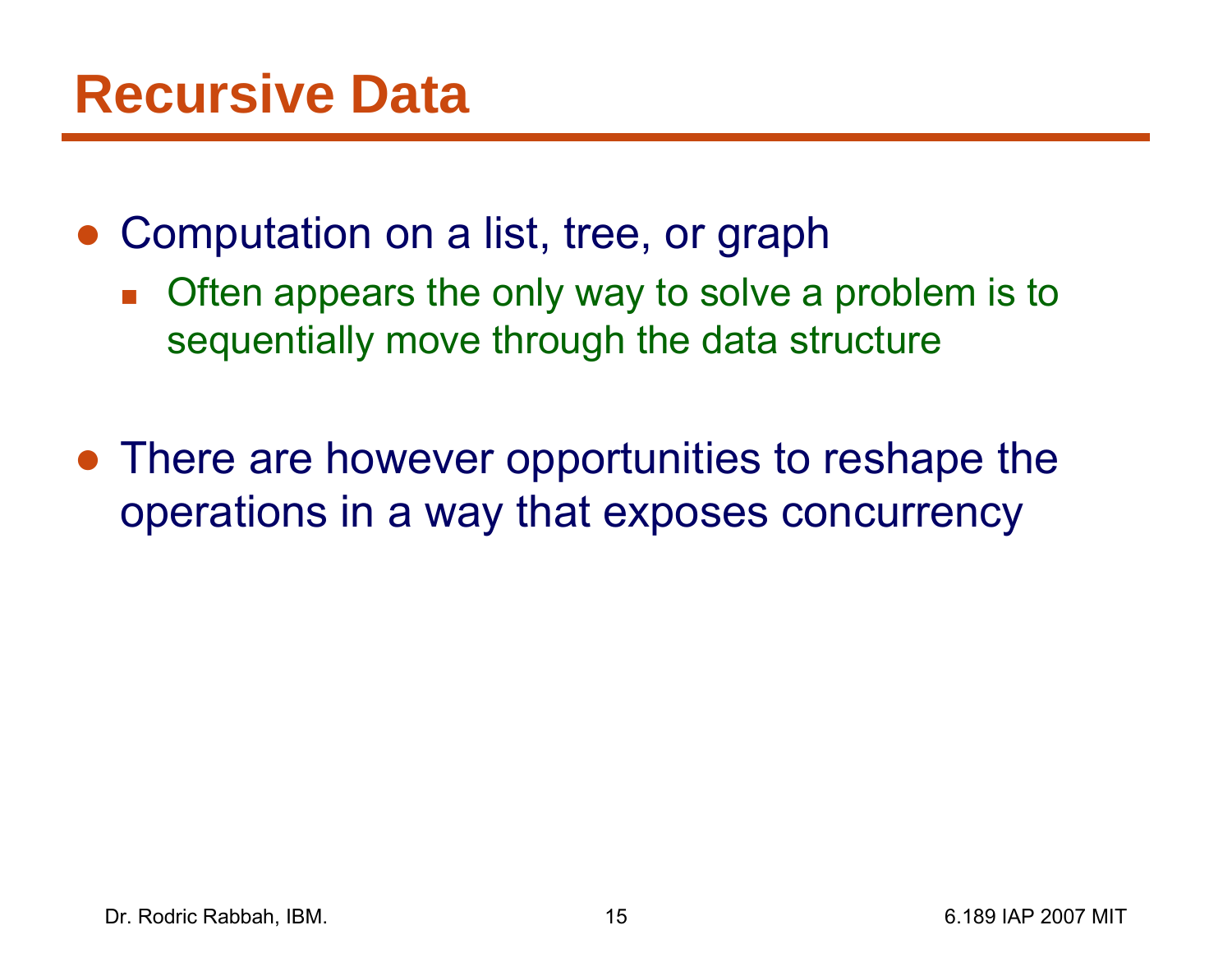#### **Recursive Data Example: Find the Root**

- Given a forest of rooted directed trees, for each node, find the root of the tree containing the node
	- Parallel approach: for each node, find its successor's successor, repeat until no changes
		- –O(log n) vs. O(n)

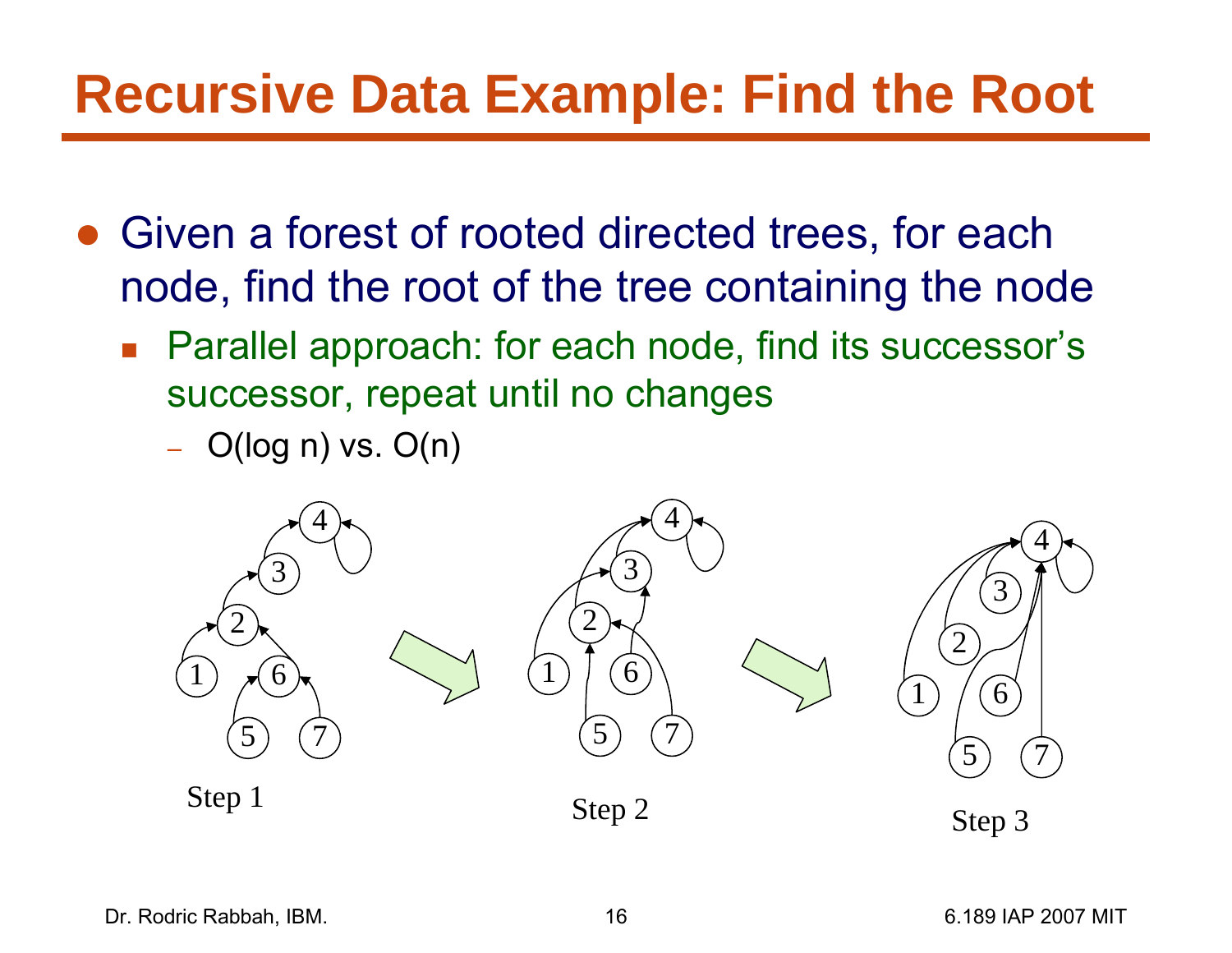## **Work vs. Concurrency Tradeoff**

- Parallel restructuring of find the root algorithm leads to O(n log n) work vs. O(n) with sequential approach
- Most strategies based on this pattern similarly trade off increase in total work for decrease in execution time due to concurrency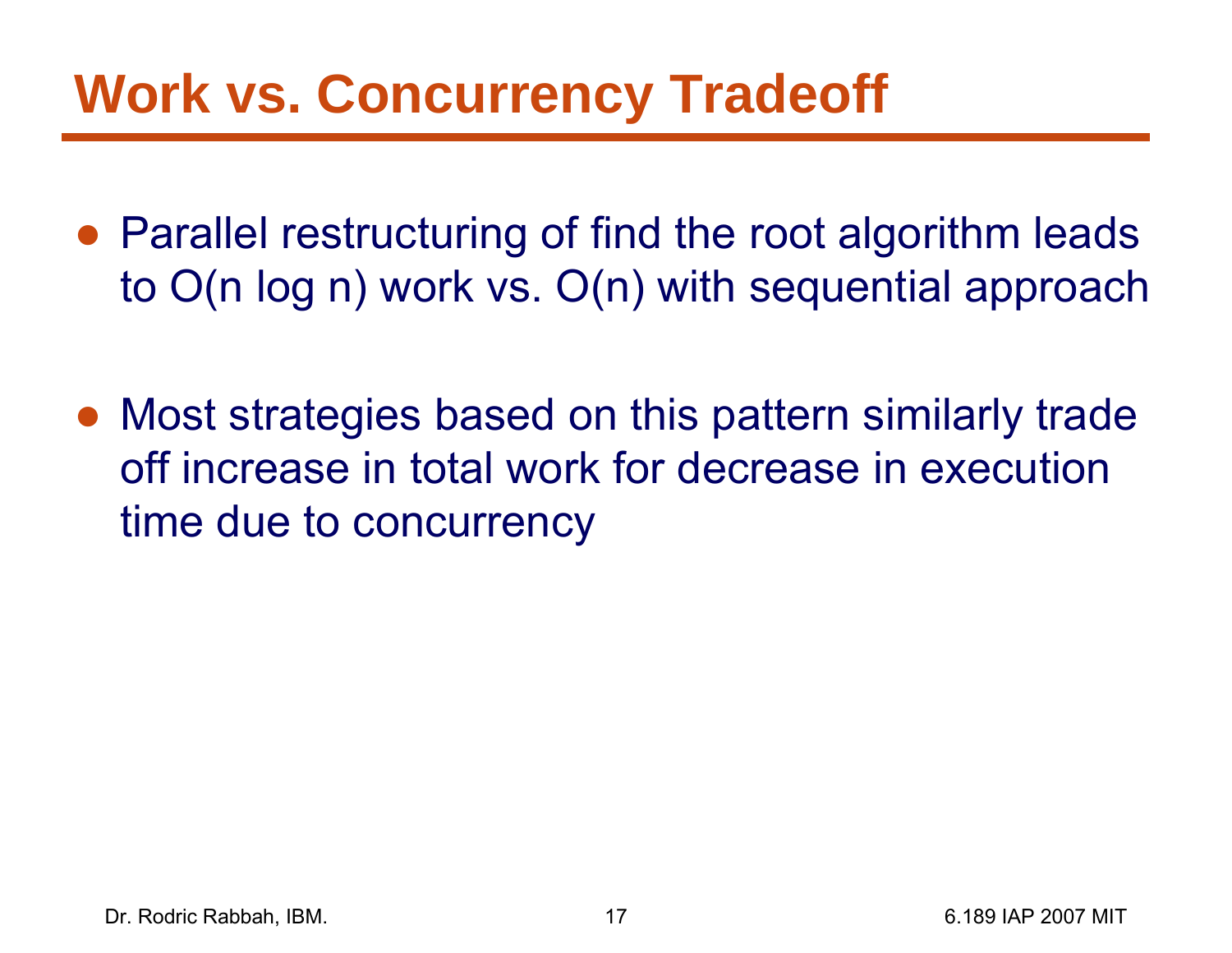## **Organize by Flow of Data?**

- ● In some application domains, the flow of data imposes ordering on the tasks
	- Regular, one-way, mostly stable data flow
	- $\overline{\mathbb{R}}$ Irregular, dynamic, or unpredictable data flow

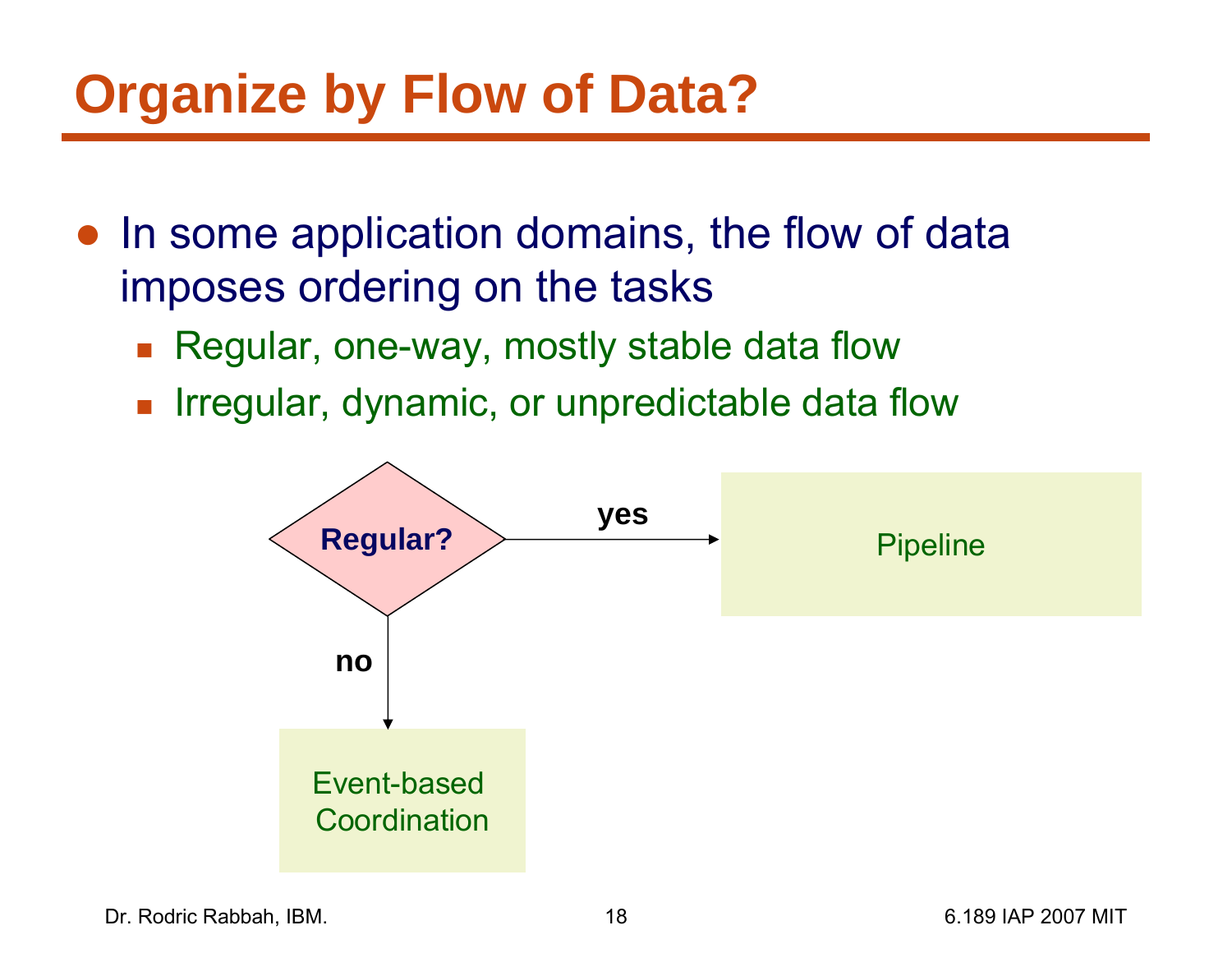## **Pipeline Throughput vs. Latency**

- Amount of concurrency in a pipeline is limited by the number of stages
- Works best if the time to fill and drain the pipeline is small compared to overall running time
- Performance metric is usually the throughput
	- $\overline{\mathbb{R}}$  Rate at which data appear at the end of the pipeline per time unit (e.g., frames per second)
- Pipeline latency is important for real-time applications
	- $\overline{\mathbb{R}}$ Time interval from data input to pipeline, to data output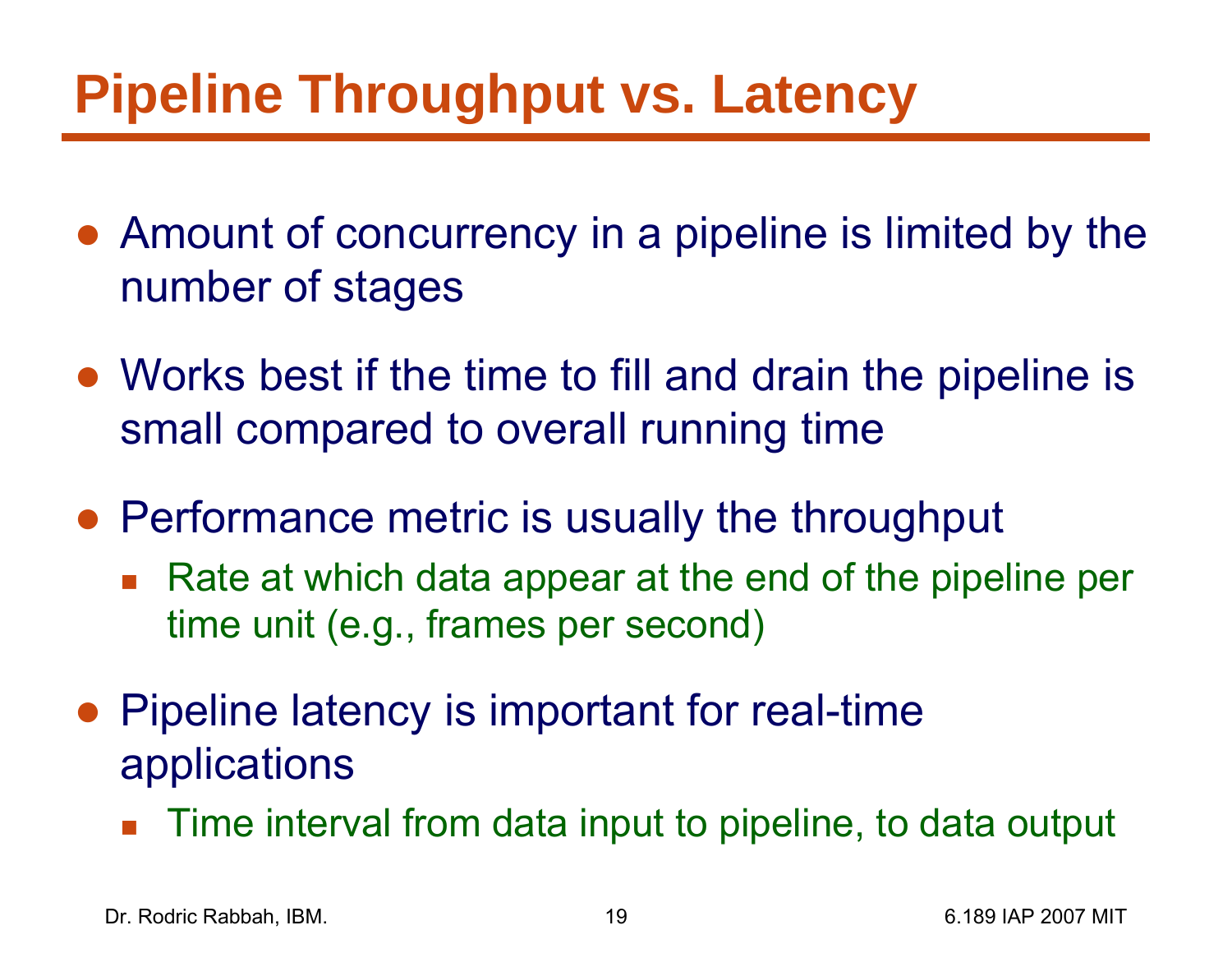#### **Event-Based Coordination**

- In this pattern, interaction of tasks to process data can vary over unpredictable intervals
- ● Deadlocks are likely for applications that use this pattern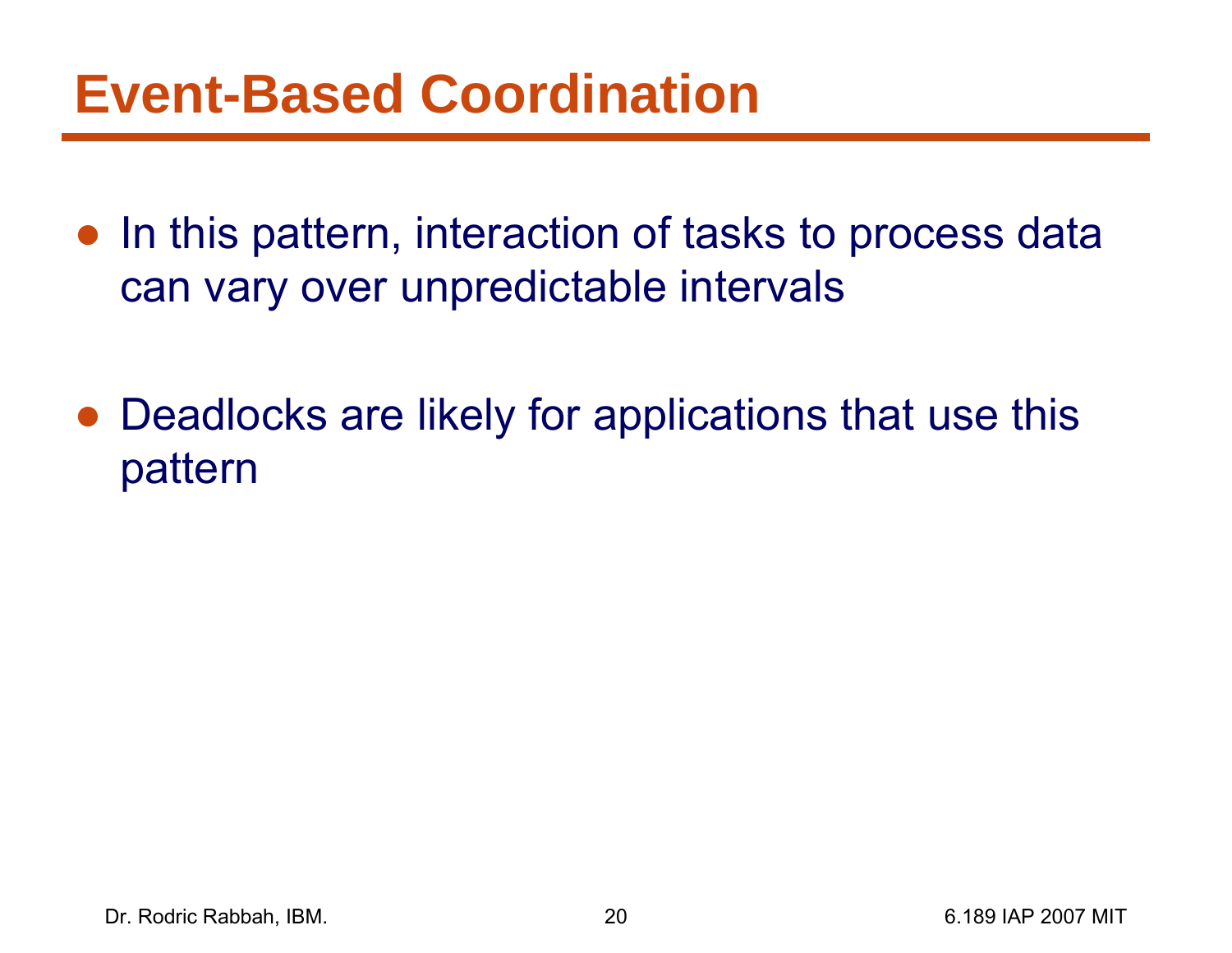# **6.189 IAP 2007**

#### **Supporting Structures**

- SPMD
- **Loop parallelism**
- **R** Master/Worker
- Fork/Join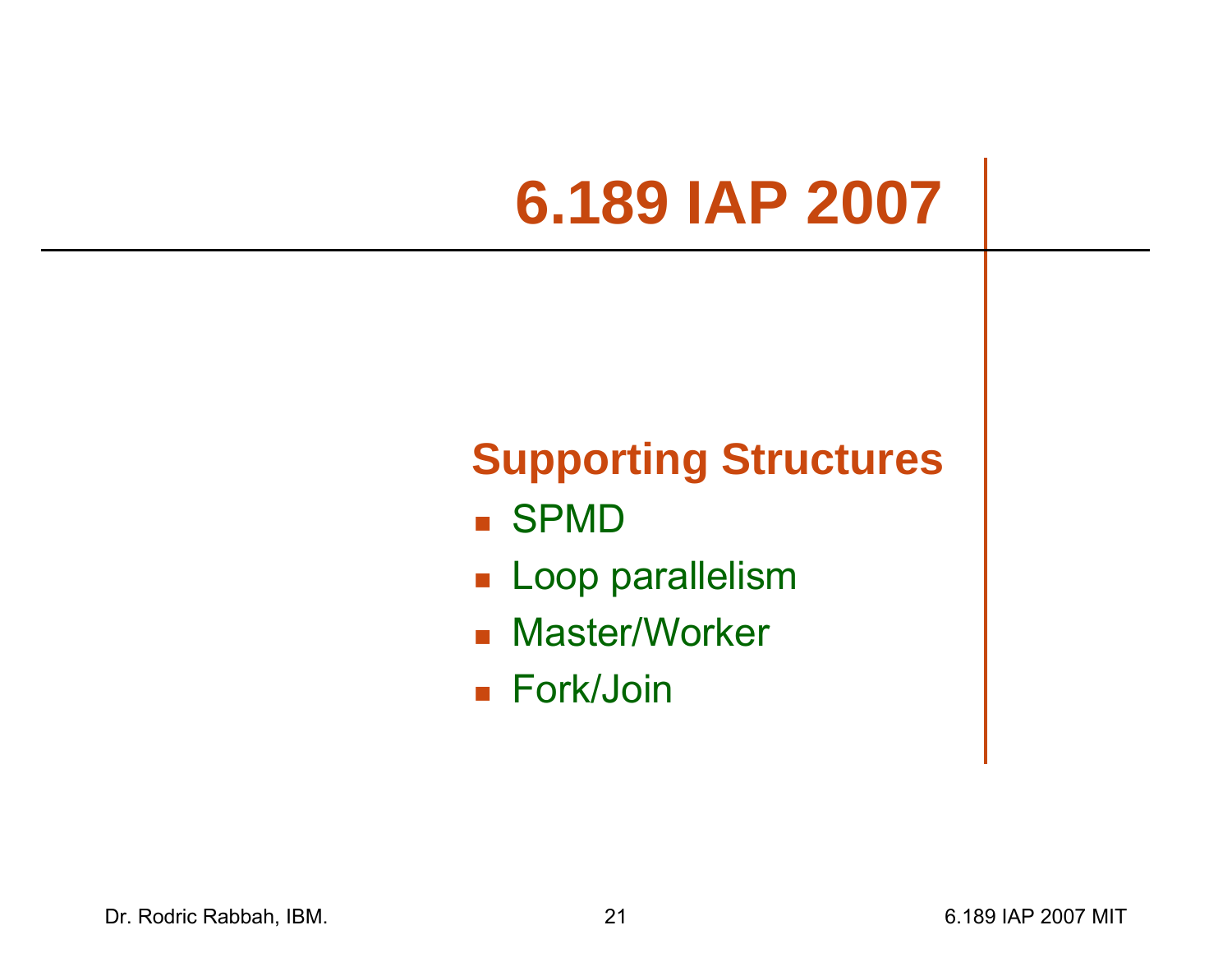- ● Single Program Multiple Data: create a single source-code image that runs on each processor
	- $\mathcal{L}_{\text{max}}$ **Initialize**
	- $\mathcal{L}_{\mathcal{A}}$ Obtain a unique identifier
	- Run the same program each processor
		- $-$  Identifier and input data differentiate behavior
	- Distribute data
	- $\blacksquare$  Finalize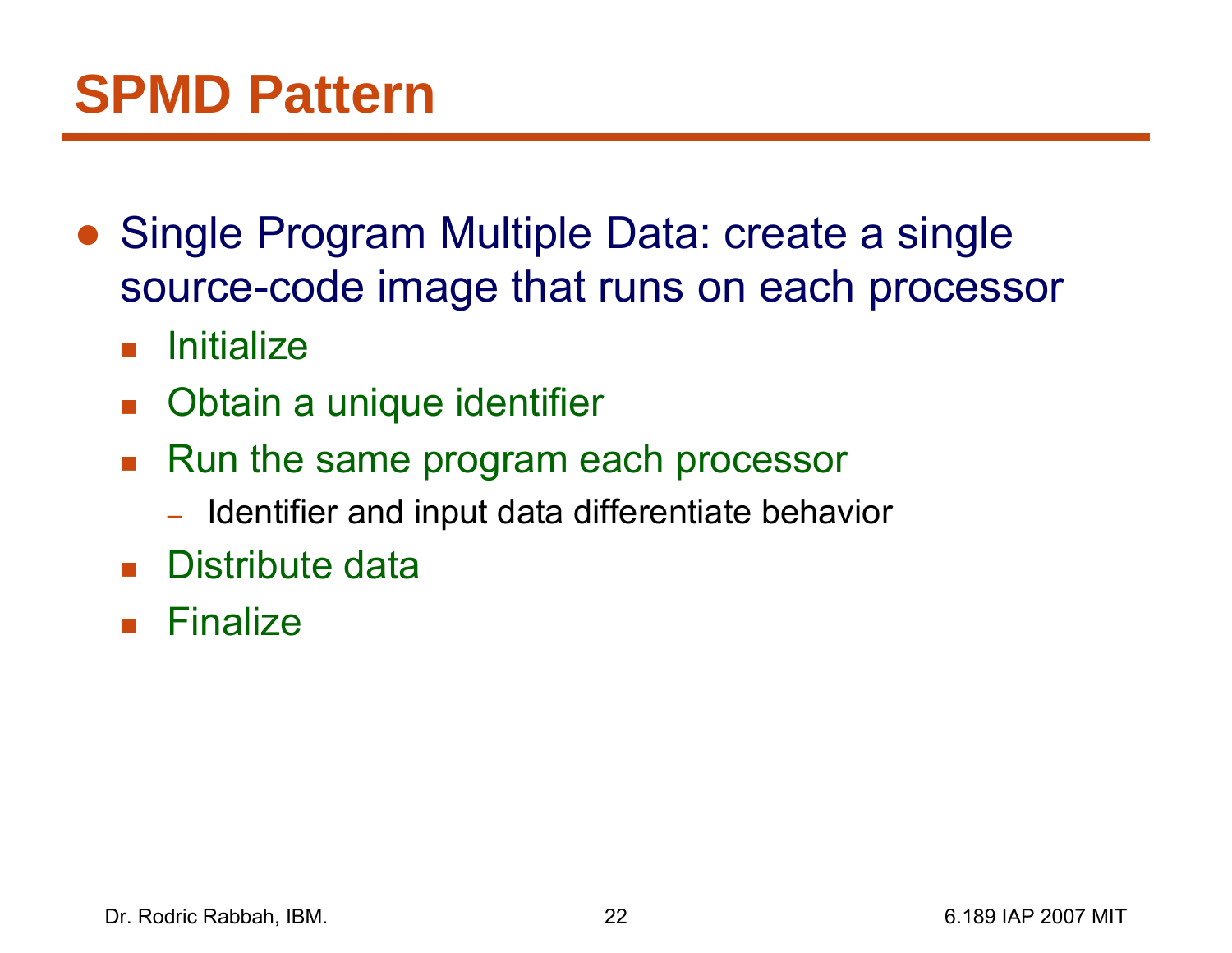#### **Example: Parallel Numerical Integration**



```
static long num_steps = 100000; 
   double pi, x, step, sum = 0.0;
   step = 1.0 / (double) num_steps;
   for (i = 0; i < num steps; i++) {
      x = (i + 0.5) 
∗ step;
      sum = sum + 4.0 / (1.0 + x
∗x);
   pi = step 
∗ sum;
   print("Pi = %f\n', pi);
```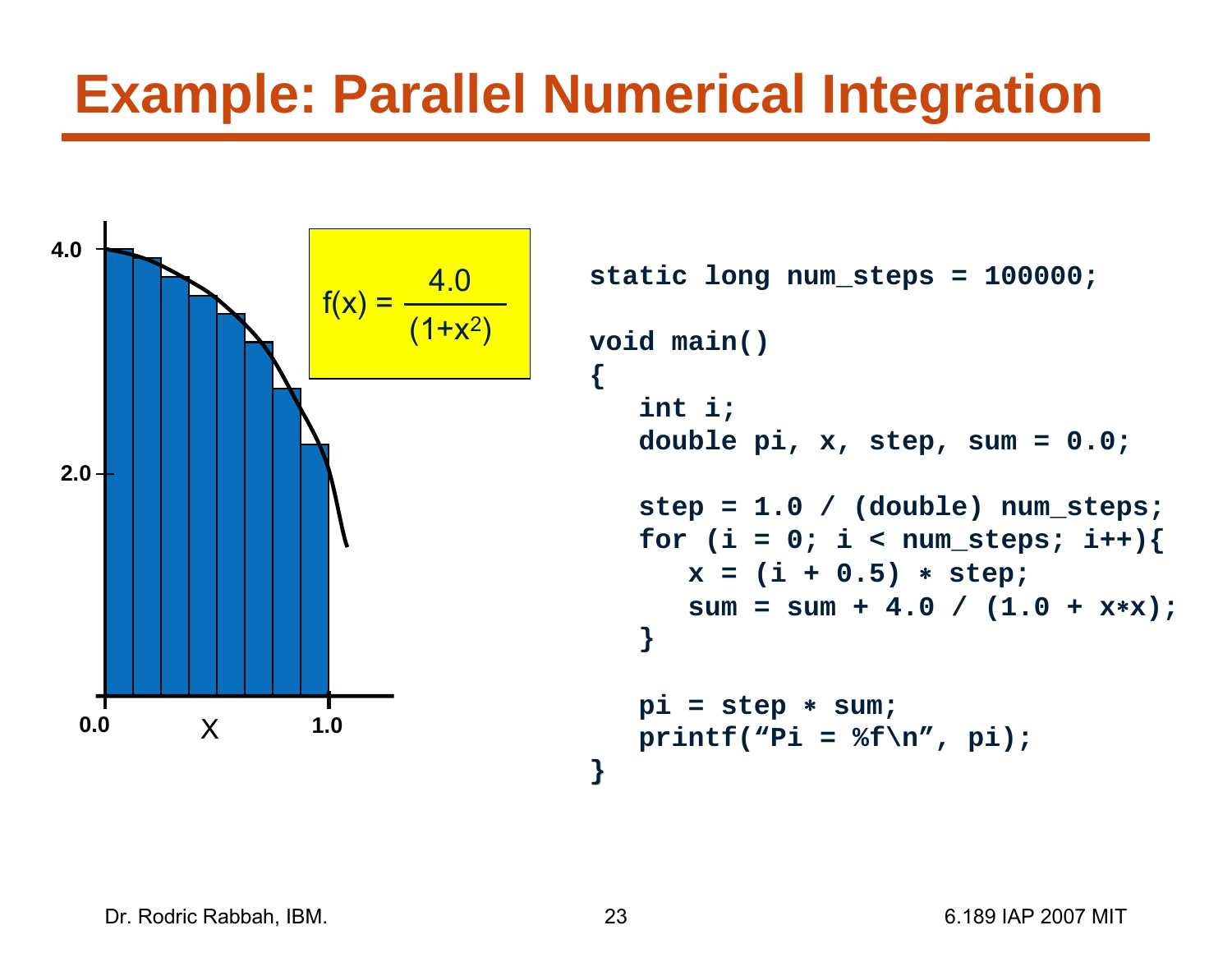# **Computing Pi With Integration (MPI)**

```
static long num_steps = 100000; 
void main(int argc, char* argv[])
{
   int i_start, i_end, i, myid, numprocs;
   double pi, mypi, x, step, sum = 0.0;
   MPI_Init(&argc, &argv);
   MPI_Comm_size(MPI_COMM_WORLD, &numprocs);
   MPI_Comm_rank(MPI_COMM_WORLD, &myid);
   MPI BCAST(&num_steps, 1, MPI_INT, 0, MPI_COMM_WORL<del>D</del>);
   i_start = my_id
∗ (num_steps/numprocs)
   i_end = i_start + (num_steps/numprocs)
   step = 1.0 / (double) num_steps;
   for (i = i_start; i < i_end; i++)x = (i + 0.5) 
∗ step
        sum = sum + 4.0 / (1.0 + x
∗x);
   }
   mypi = step * sum;
   MPI_REDUCE(&mypi, &pi, 1, MPI_DOUBLE, MPI_SUM, 0, MPI_COMM_WORLD);
   if (myid == 0)
        printf(
"Pi = %f\n
", pi);
   MPI_Finalize();
}
```

```
Dr. Rodric Rabbah, IBM. 24 6.189 IAP 2007 MIT
```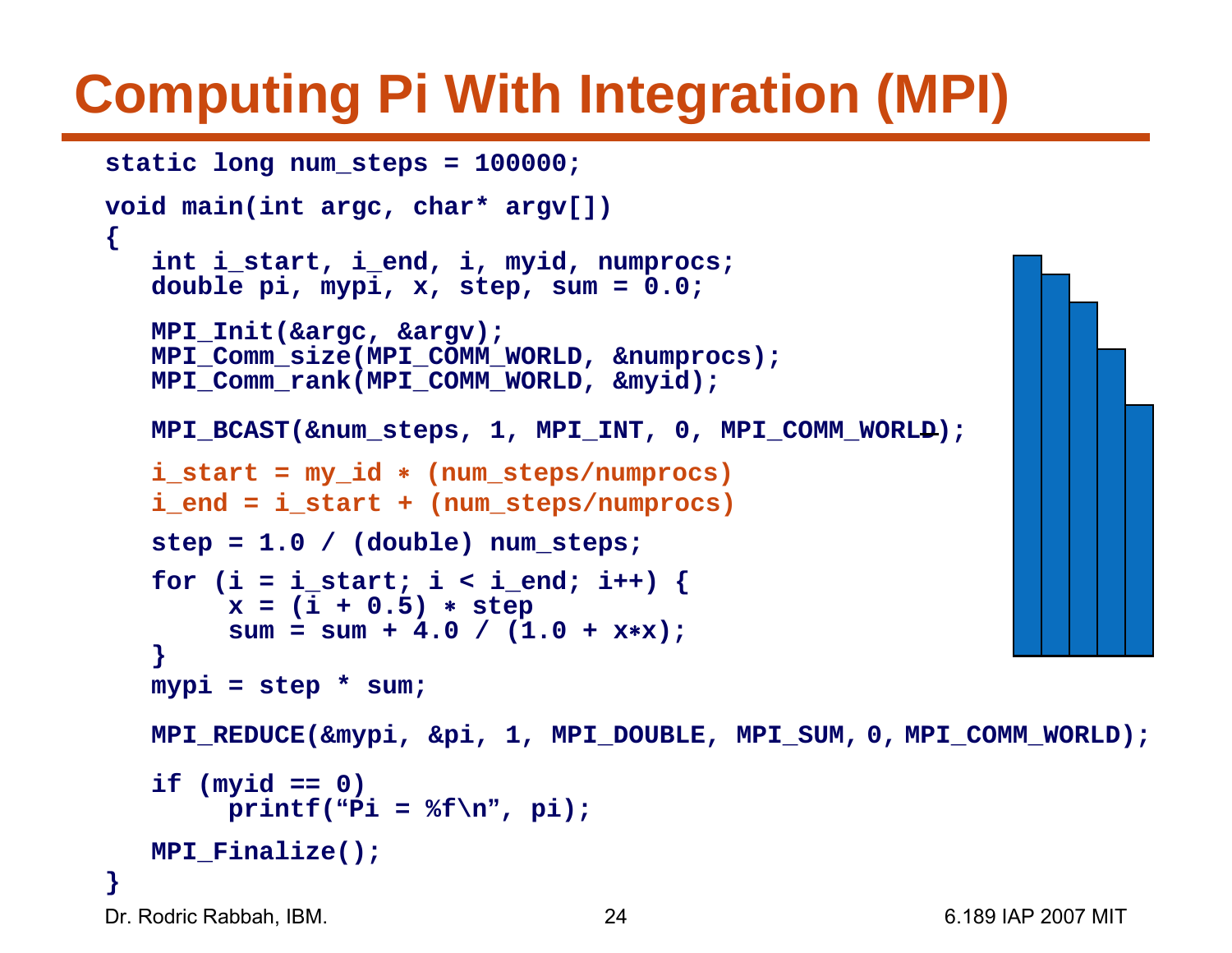#### **Block vs. Cyclic Work Distribution**

```
static long num_steps = 100000; 
void main(int argc, char* argv[])
{
   int i_start, i_end, i, myid, numprocs;
   double pi, mypi, x, step, sum = 0.0;
   MPI_Init(&argc, &argv);
   MPI_Comm_size(MPI_COMM_WORLD, &numprocs);
   MPI_Comm_rank(MPI_COMM_WORLD, &myid);
   MPI_BCAST(&num_steps, 1, MPI_INT, 0, MPI_COMM_WORLD);
   i_start = my_id
∗ (num_steps/numprocs)
   i_end = i_start + (num_steps/numprocs)
   step = 1.0 / (double) num_steps;
   for (i = myid; i < num steps; i += numprocess) {
        x = (i + 0.5) 
∗ step
        sum = sum + 4.0 / (1.0 + x
∗x);
   }
   mypi = step * sum;
   MPI_REDUCE(&mypi, &pi, 1, MPI_DOUBLE, MPI_SUM, 0, MPI_COMM_WORLD);
   if (myid == 0)
        printf(
"Pi = %f\n
", pi);
   MPI_Finalize();
}
```
Dr. Rodric Rabbah, IBM. 25 6.189 IAP 2007 MIT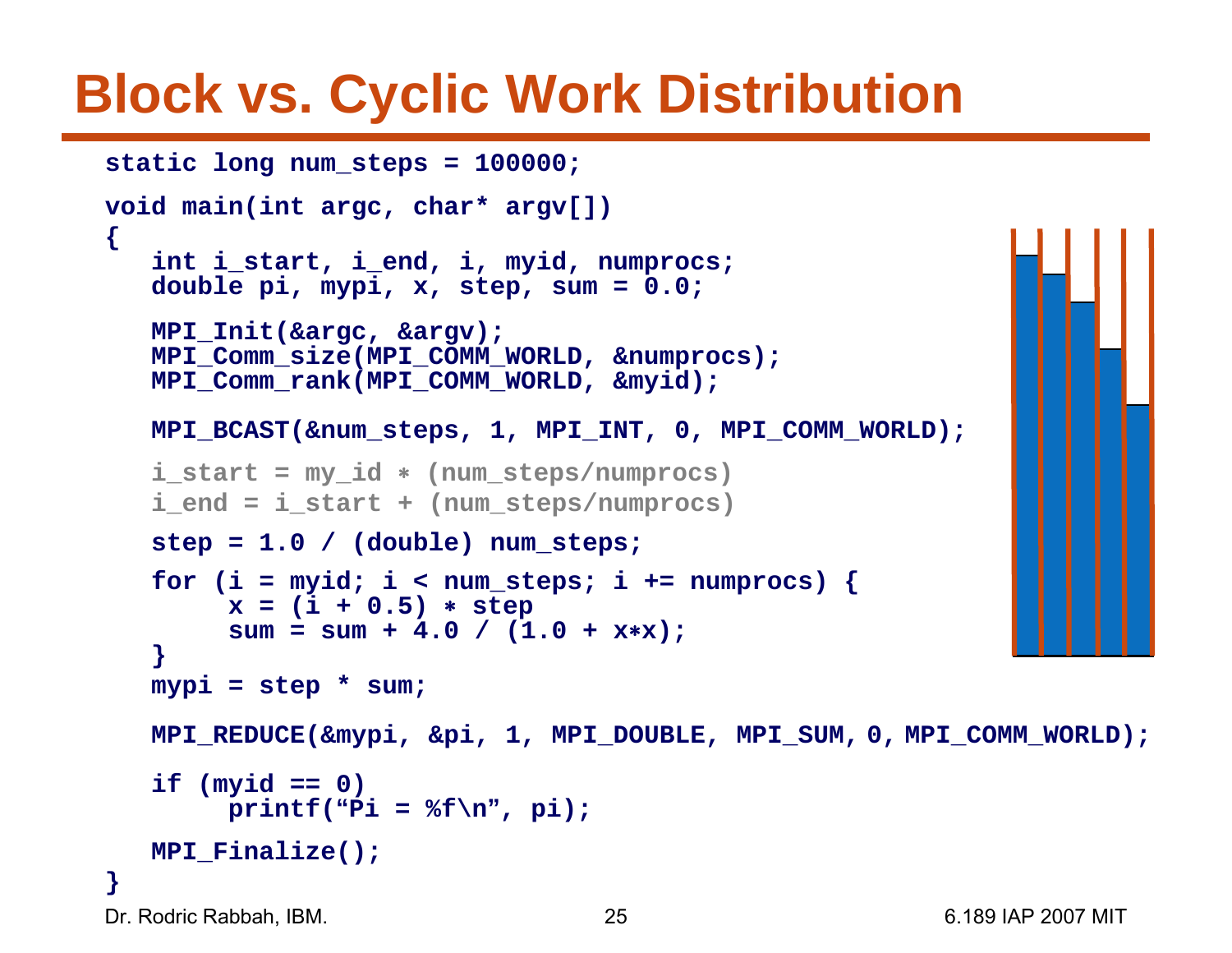## **SPMD Challenges**

- Split data correctly
- ●Correctly combine the results
- Achieve an even distribution of the work
- For programs that need dynamic load balancing, an alternative pattern is more suitable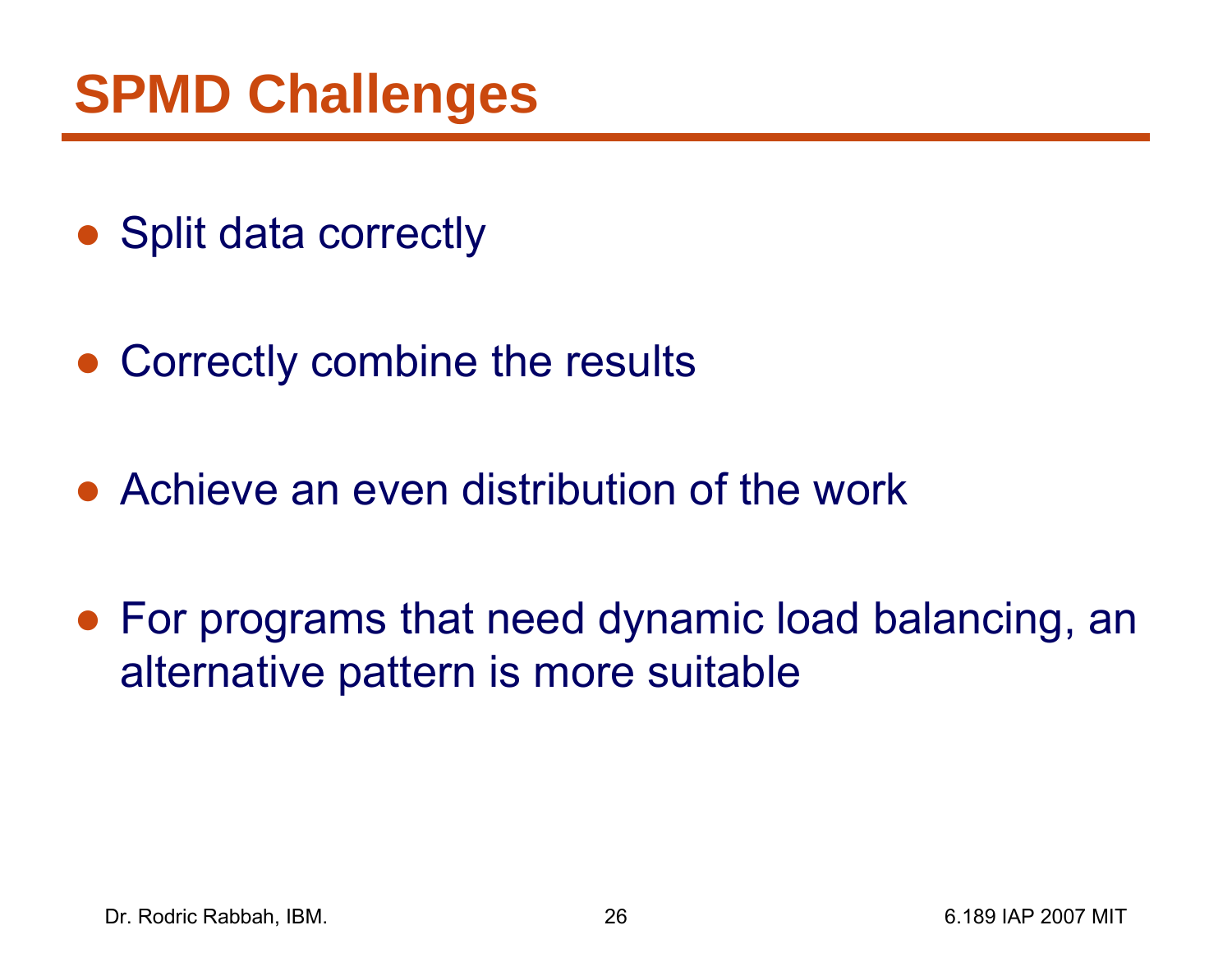## **Loop Parallelism Pattern**

- ● Many programs are expressed using iterative constructs
	- $\overline{\mathbb{R}}$  Programming models like OpenMP provide directives to automatically assign loop iteration to execution units
	- $\mathcal{L}(\mathcal{A})$  Especially good when code cannot be massively restructured

**#pragma omp parallel for**  $for(i = 0; i < 12; i++)$ **C[i] = A[i] + B[i];**

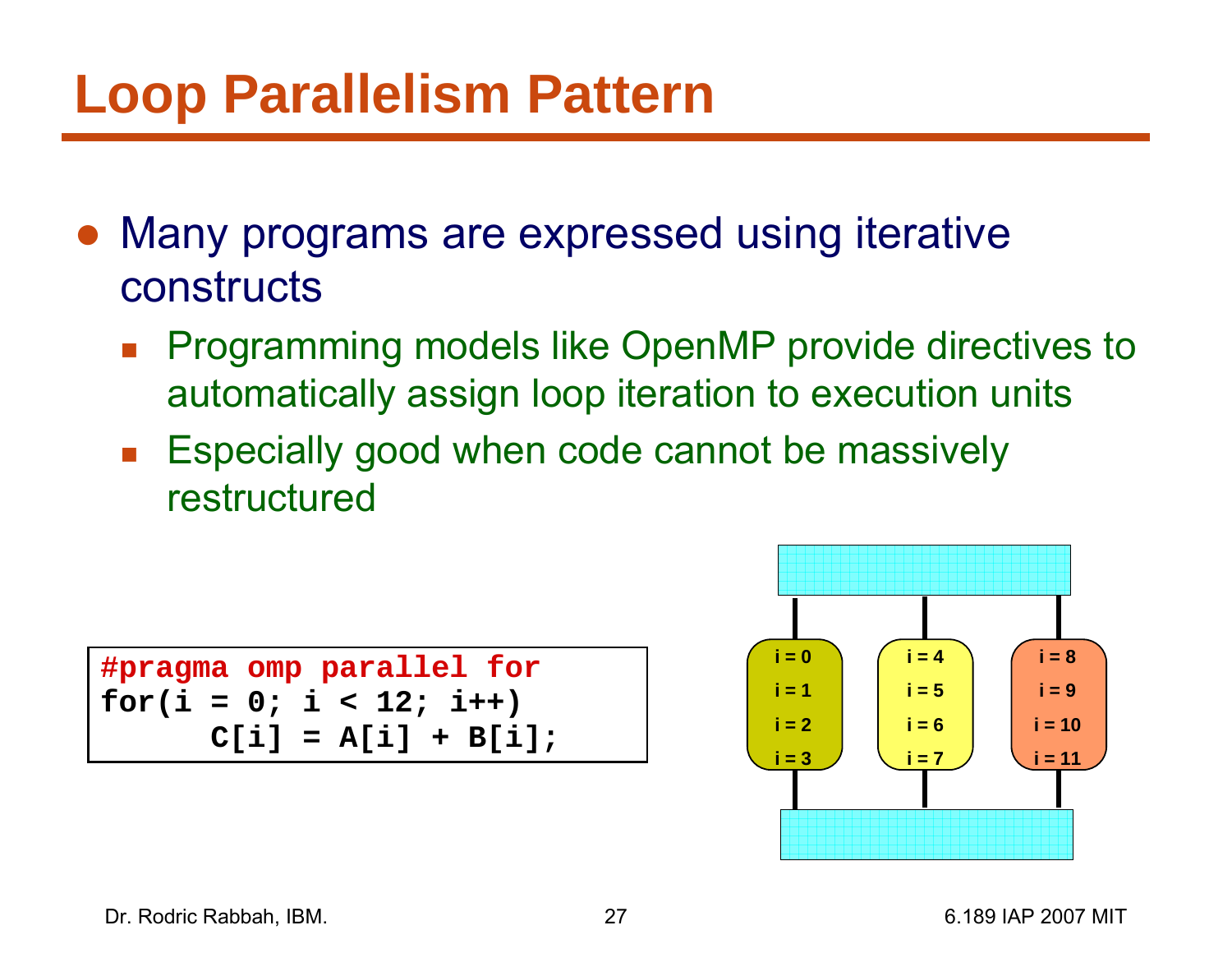#### **Master/Worker Pattern**

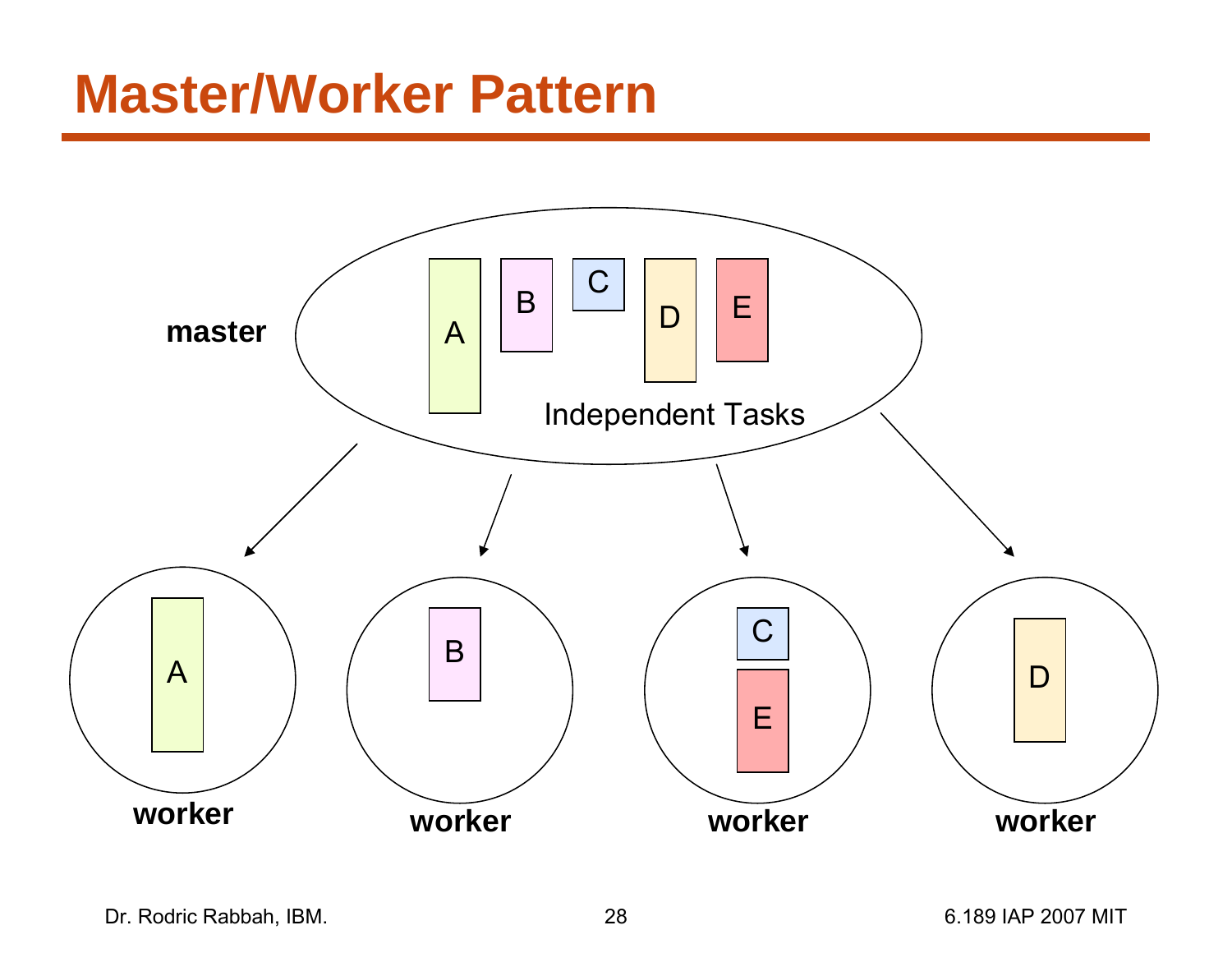- Particularly relevant for problems using task parallelism pattern where task have no dependencies
	- $\mathcal{L}_{\text{max}}$ Embarrassingly parallel problems
- Main challenge in determining when the entire problem is complete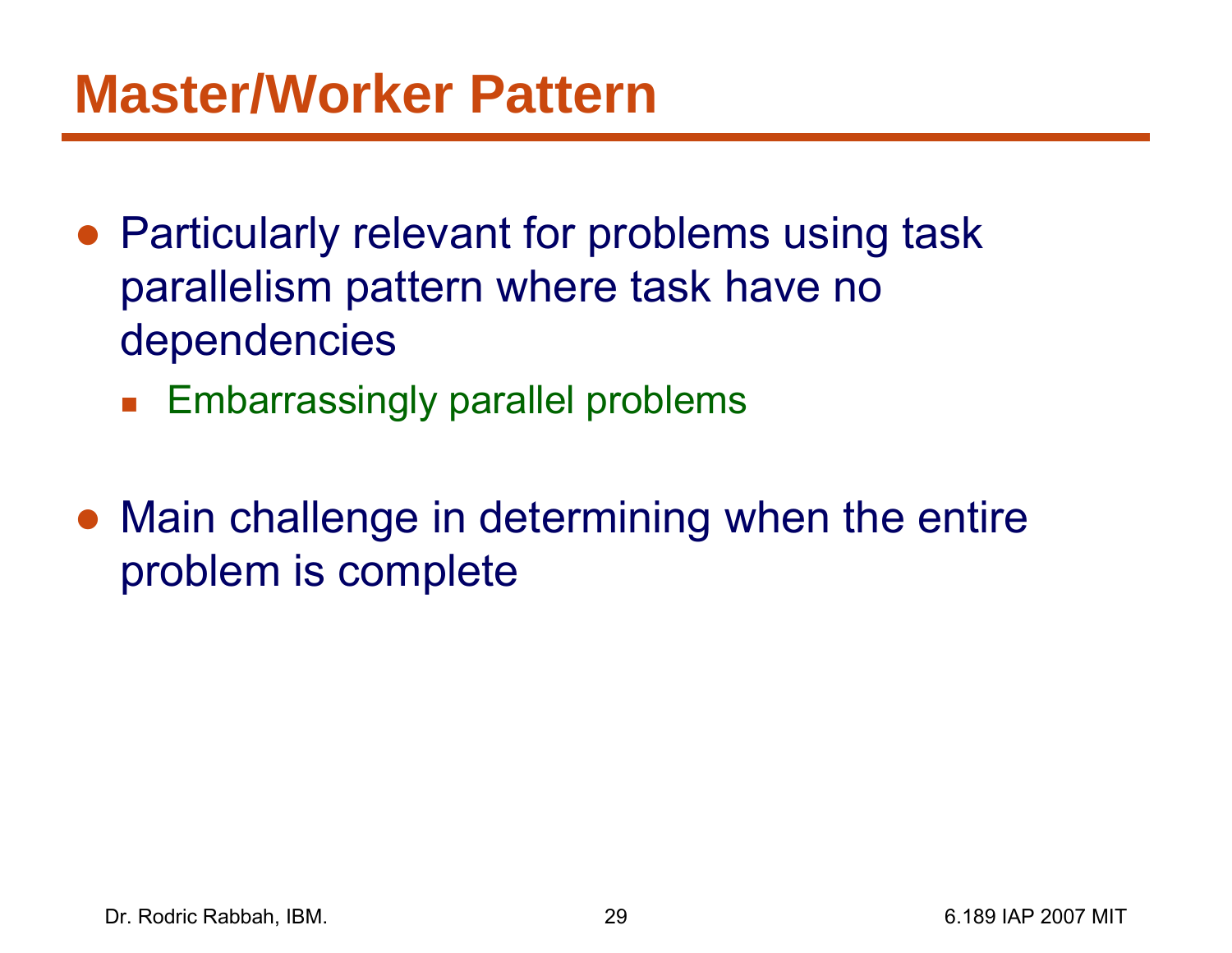- Tasks are created dynamically
	- Tasks can create more tasks
- Manages tasks according to their relationship
- Parent task creates new tasks (fork) then waits until they complete (join) before continuing on with the computation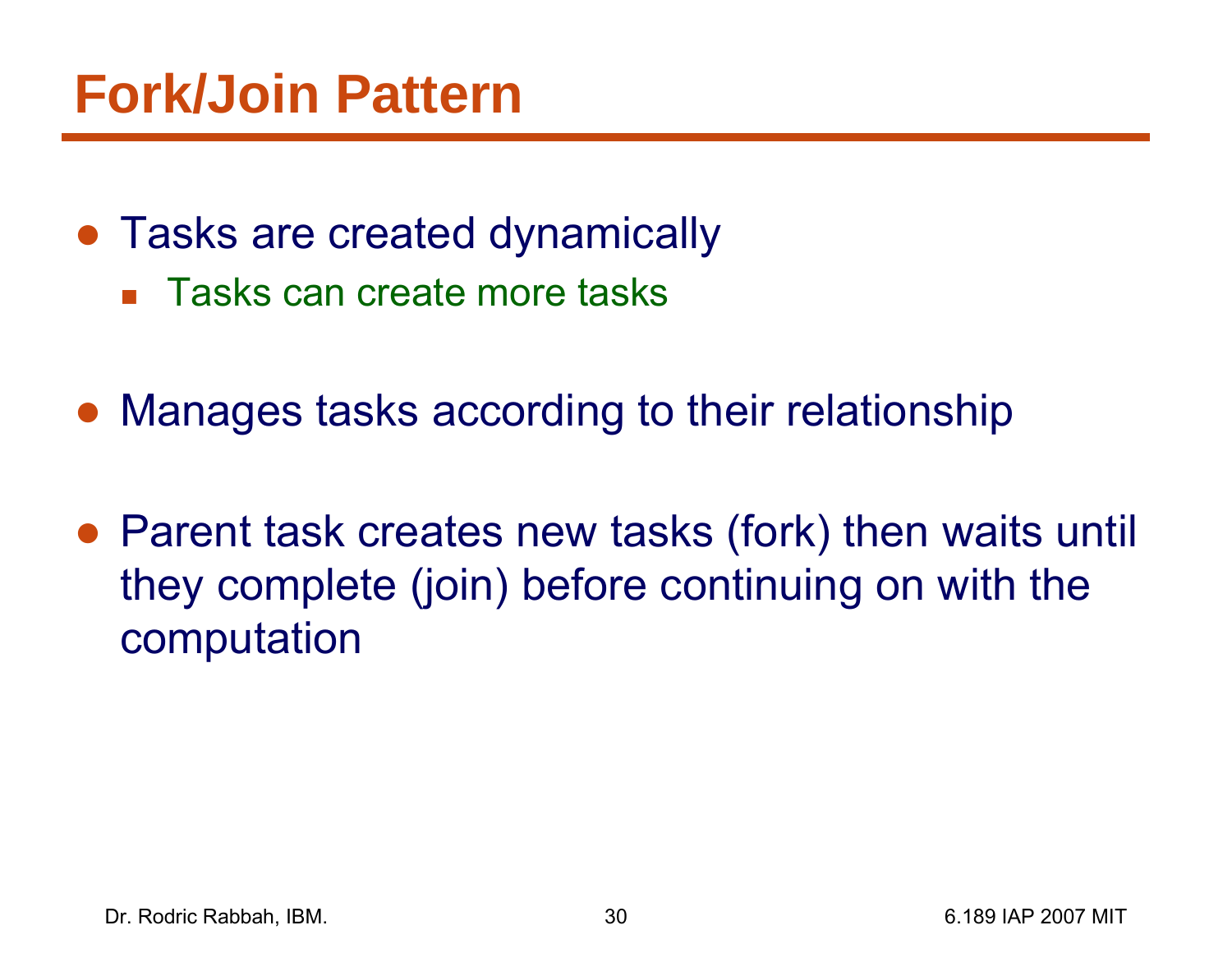# **6.189 IAP 2007**

#### **Communication Patterns**

- Point-to-point
- Broadcast
- **Reduction**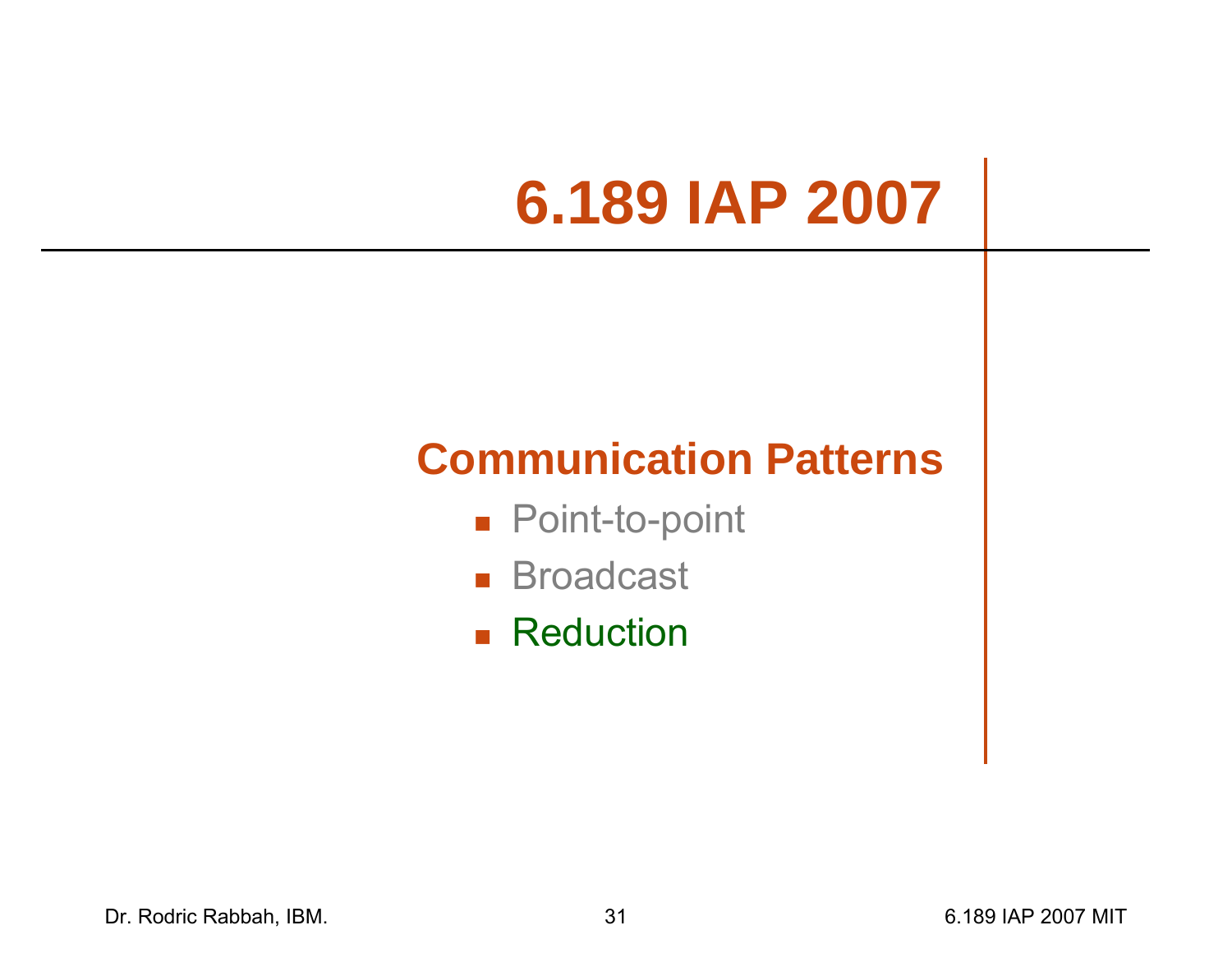#### **Serial Reduction**



• Usually followed by a broadcast of result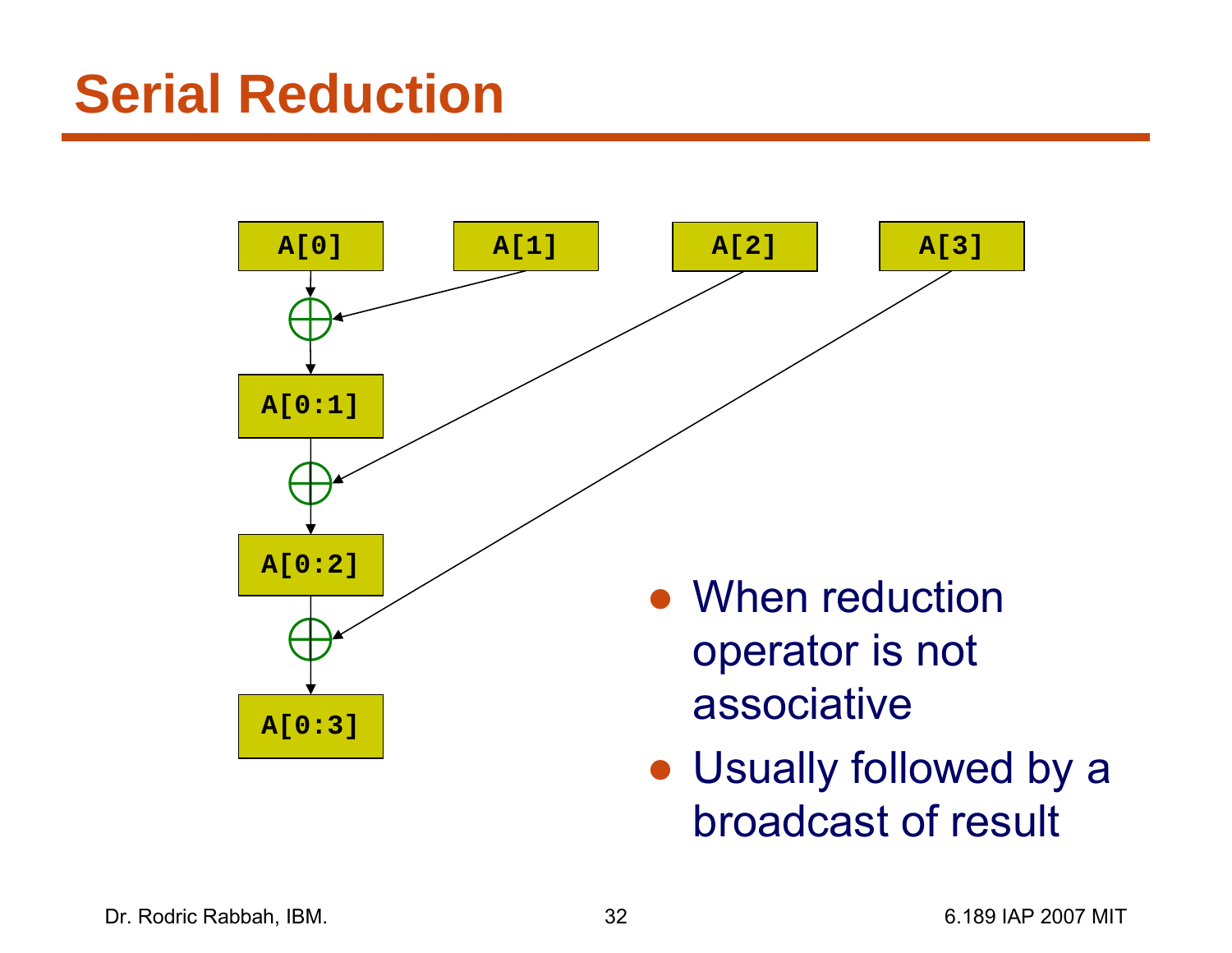#### **Tree-based Reduction**



- $\bullet$  $\bullet$  n steps for  $2^n$  units of execution
- When reduction operator is associative
- $\bullet$ Especially attractive when only one task needs result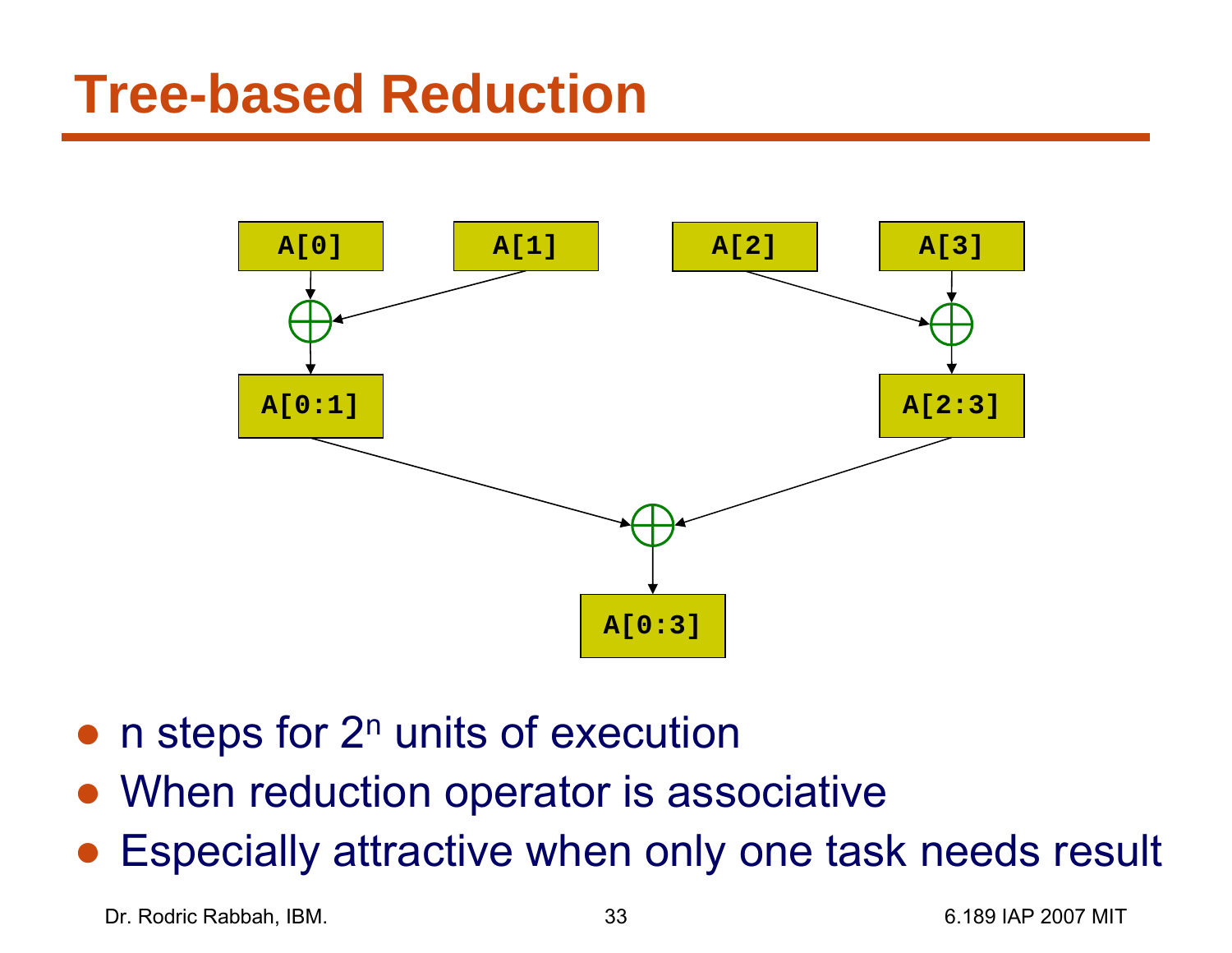#### **Recursive-doubling Reduction**



- ● $\bullet$  n steps for  $2^n$  units of execution
- ●If all units of execution need the result of the reduction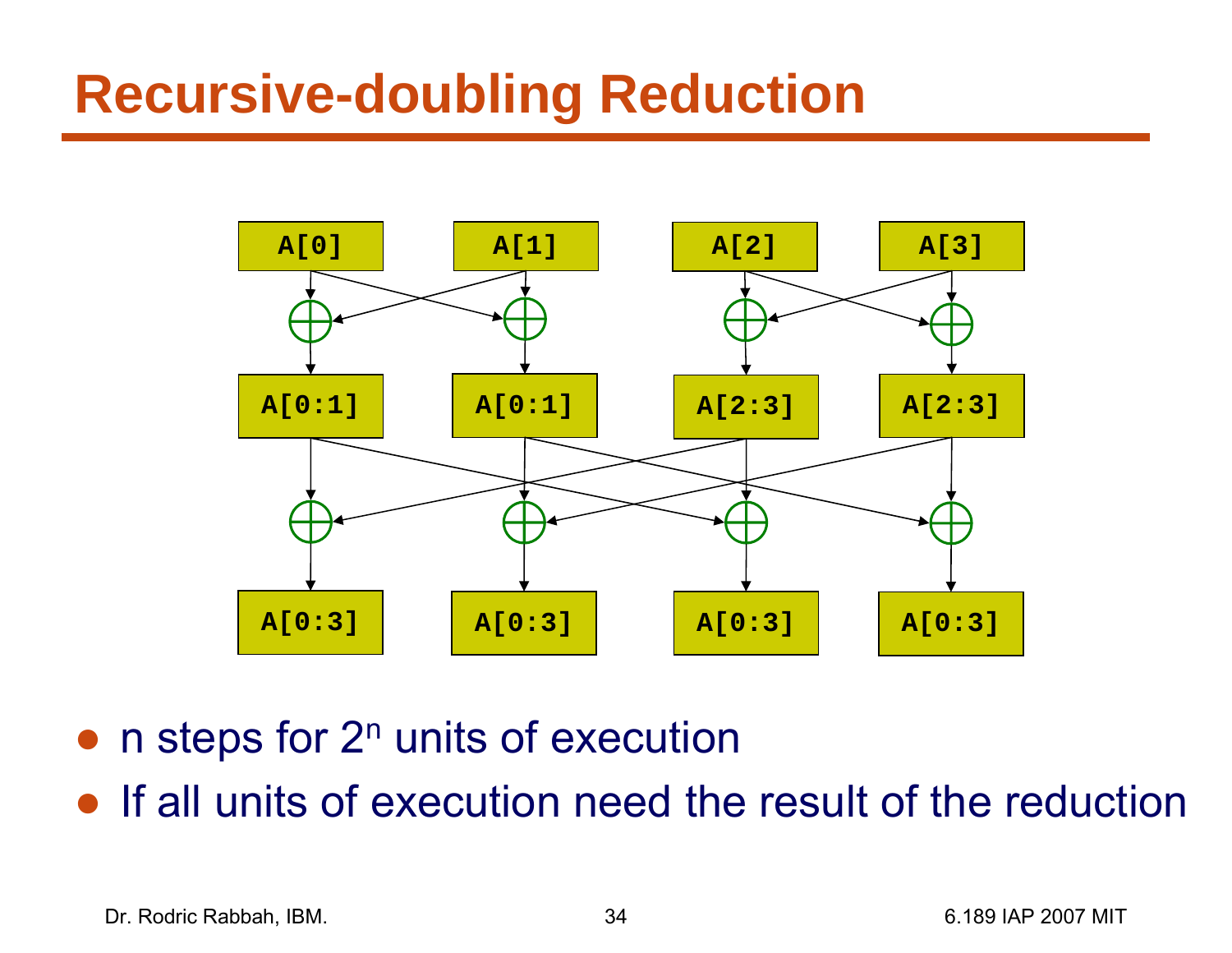#### **Recursive-doubling Reduction**

- Better than tree-based approach with broadcast
	- Each units of execution has a copy of the reduced valut at the end of n steps
	- In tree-based approach with broadcast
		- Reduction takes n steps
		- Broadcast cannot begin until reduction is complete
		- –Broadcast takes n steps (architecture dependent)
		- –O(n) vs. O(2n)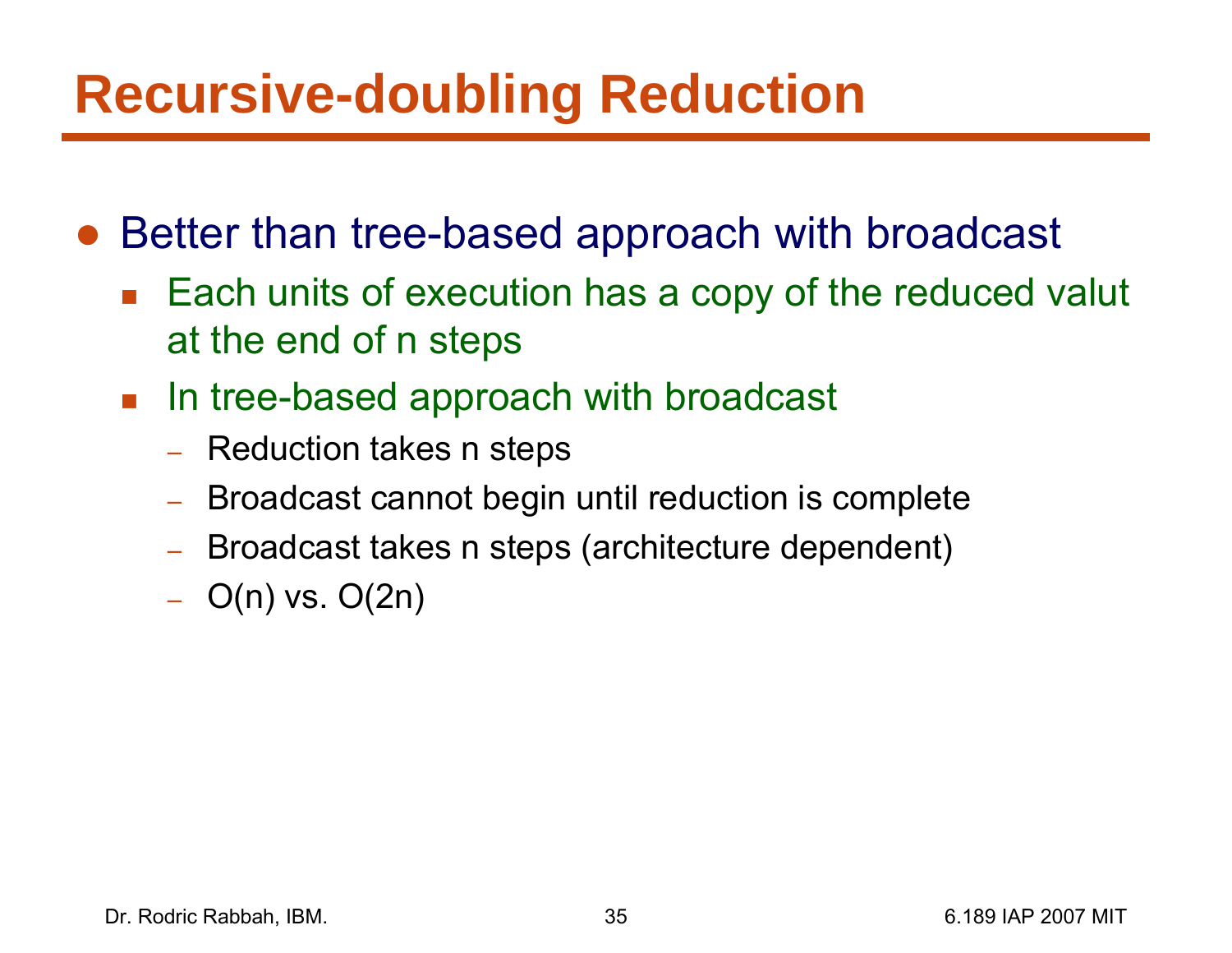# **6.189 IAP 2007**

#### **Summary**